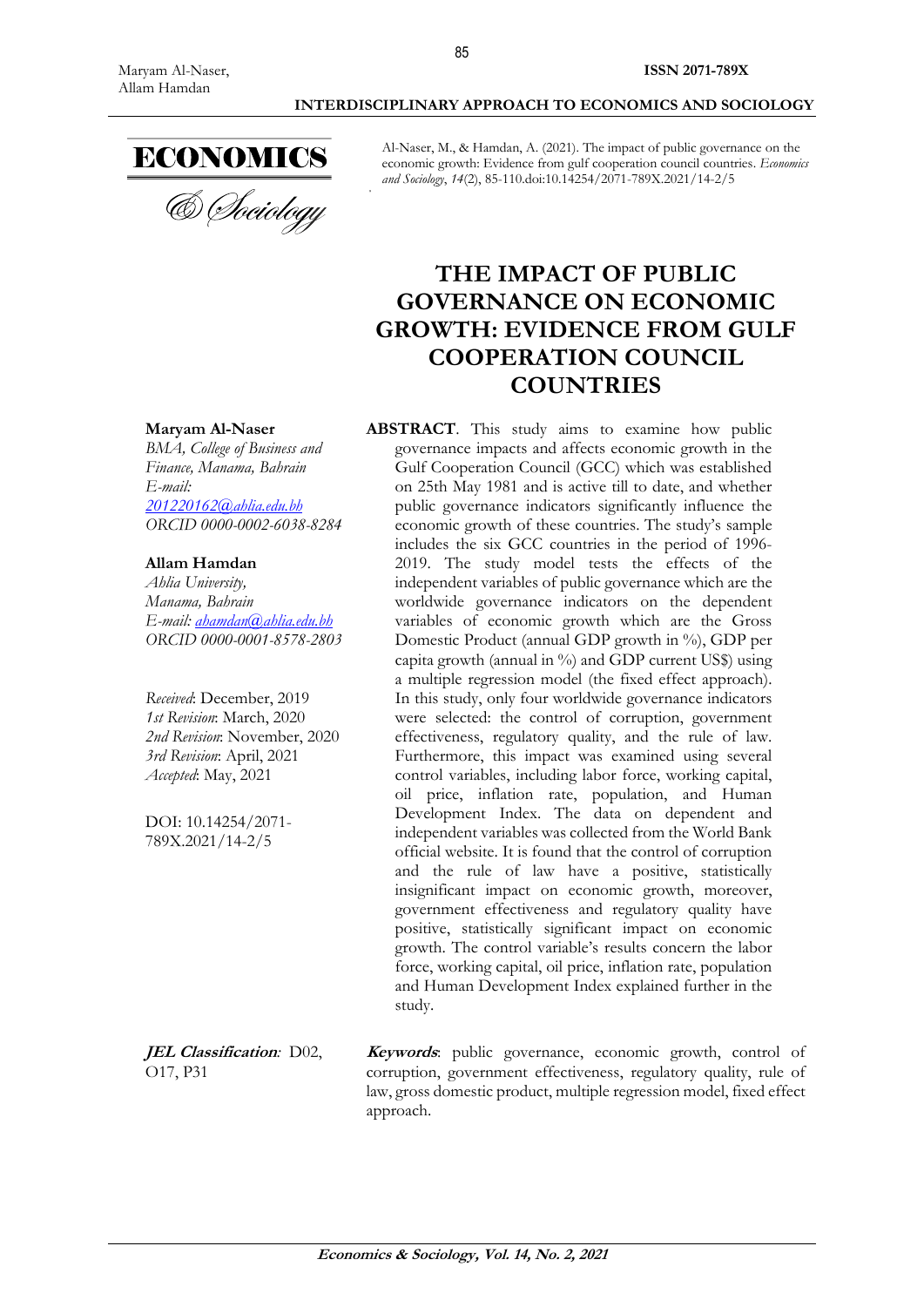#### **Introduction**

The growth theory and model were developed by Romer (1986), Lucas (1988), Scully (1989), Barro (1991), Yavas (1998), and Abrams (1999) to investigate the size and the role of government in long- term economic growth. The theory indicates that long- term economic growth is positively or negatively affected by government policy, although it is considered endogenous. Recently, considerable attention has being paid to the relation between good governance and economic growth. Numerous studies and papers have been published on this subject; with researchers and scholars agreeing that the relationship between governance and economic growth is positive. However, it remains debatable whether good governance leads to economic growth, though international organizations like the United Nations, the International Monetary Fund (IMF), and the World Bank have argued that good governance leads to economic growth (Kaufmann &Kraay, 2002; Mehanna, Yazbeck, &Sarieddine, 2010; United Nations, 2000; Gharaibeh, 2021; Derbali, 2021, Palekhova, 2021). On the one hand, discussions and arguments on this matter have assisted in creating the conceptual background for determining the relationship between good governance and economic efficiency, effectiveness, and growth, while on the other hand, the focus has largely remained on the impact and framework of the relationship in one stage.Most of the literature has stated that governance indicators refer to the "governments activity and its relation to other activities in the society". Meanwhile, Anders (2009) defined good governance as the measures aimed at changing an ineffective political and institutional structure, an idea apparently shared by numerous other scholars. For instance, in a 2015 interview regarding the shape of good governance, Mark Robinson, the Global Director of Governance at the World Resources Institute (Washington, D.C.) reported the following: "The real test of good governance is when citizens feel secure and trust governments to conduct public affairs in the best interests of society as a whole rather than for the privileged few". However, the concept of governance and good governance remains generic in its contextual understanding. Most of the related studies have focused on how the principles of public governance impacted the economy in the terms of long term. There is no direct measurement test for how the principles of public governance influence economic growth, but the outcome measures can be tested using the economic indicators and the public governance indicators issued by the IMF and the World Bank.

The GCC countries have been selected as our sample of the study because they have " significant dependence on oil and because of the lack of diversification that threatens their economic sustainability (Ganguli, Subhadra.,2016; Rababah and Abuqauod, 2020; Khadash, and Washali, 2019). For this reason, the governments of these countries are paying more attention to the governance system while following their economic vision.

#### **Research gap**

This study the focuses on the GCC economy and economic growth, as well as the role of public governance in achieving economic growth. The GCC economy is mainly dependent on oil. However, many factors might affect the GCC"s economy and its growth. In this study, the focus would be on the impact of the public governance which is measured by worldwide governance indicators (WGI) on the GCC countries" economic growth. As a result, it is important to understand each factor and find its impact on the GCC"s economic growth. Recently, GCC countries have focused on public governance by forming a public governance committee in their public institutions and linking its performance and output to their economic visions. Assessing how each public governance indicator influences economic growth remains a debatable subject, as there has been no consensus on this matter in the literatures and previous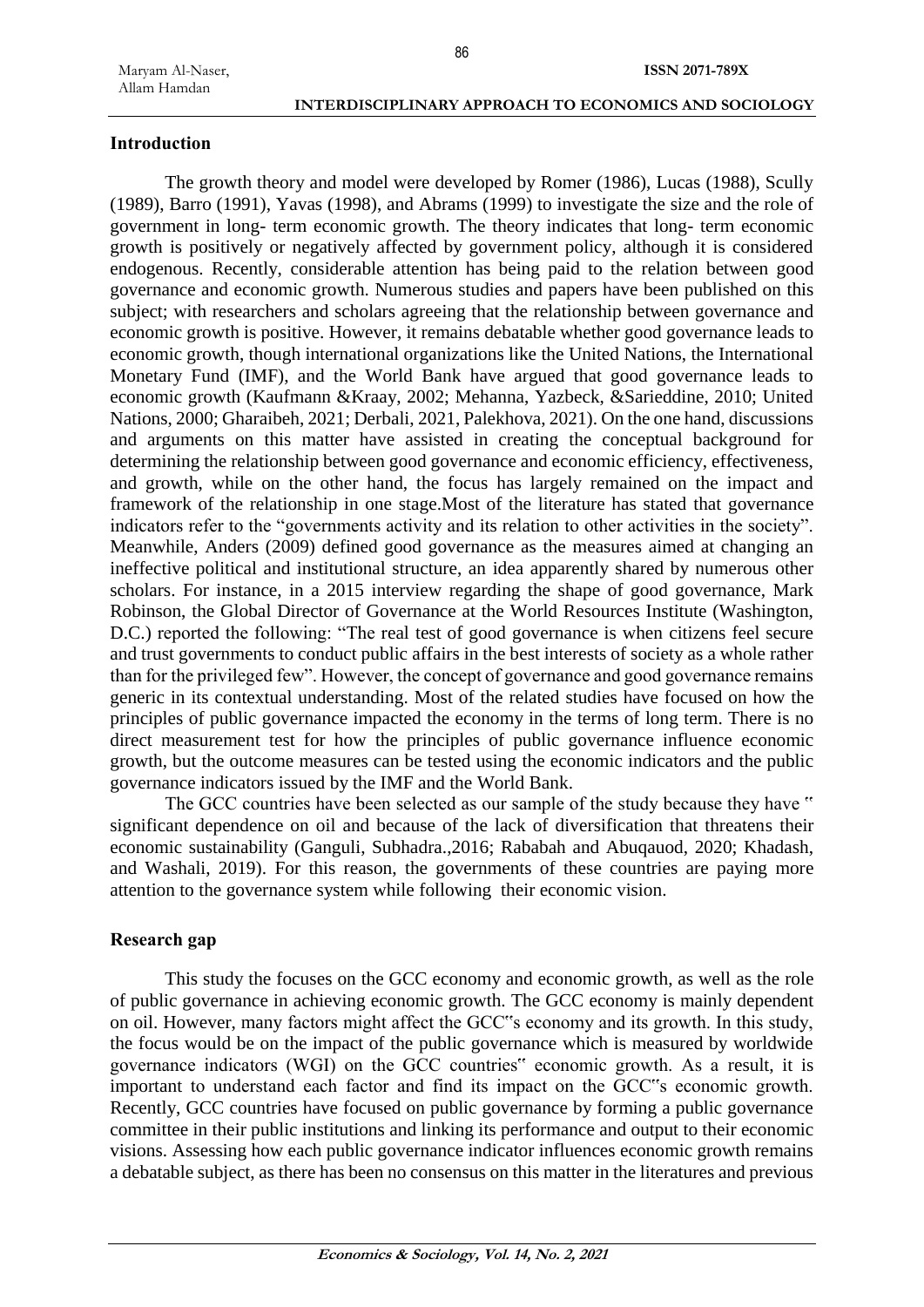studies. Public governance comprises a broad concept, and the conclusions of its studies are not unified (Beverlee B. Anderson, 2015). Moreover, assessing the impact of public governance on the economic growth of entire GCC countries remains unexamined.

87

The following research questions are important for the researcher to achieve the research objectives: What kind of relationship exists between public governance and economic growth in the GCC? How significant is the impact of public governance variables on GCC economic growth? How can public governance affect GCC economic growth in terms of direct or indirect factors? What other factors might affect GCC economic growth? Additionally, how significant is the impact of these factors on GCC economic growth?

### **Study contributions**

Although numerous studies have been conducted on economic growth and on public governance, as represented by WGI, no direct empirical literature has assessed and evaluated the impact of public governance on economic growth in the GCC. Therefore, this study is important for investigating and analyzing the relationship between public governance and economic growth, which numerous scholars have argued features a strong relationship. In addition, this study illustrates the importance of public governance and the role to be played by sustainable economic growth adopted by the World Bank, especially in the GCC and with a specific focus on the public governance indicators that require improvement in order to improve economic growth. The study's results will benefit the policies makers, decision makers and top management in public institutions in GCC countries when reviewing their policies and decisions and in order to both maintain indicators that positively and significantly influence economic growth and to improve the indicators exerting a negative or insignificant impact on economic growth.

The study is divided into the following sections. After the above introduction, Section 1 discusses the current literature review for more understanding and hypotheses development. Section 2 presents the design, research methodology and descriptive statistics. Section 3 explains the empirical results and discussion of findings. Finally, Section 4 illustrates and discusses the study's conclusions, recommendations, limitations and future studies, and implications of the study.

# **1. Literature review and hypotheses' development**

A society without a set of established policies is predestined to collapse, a domino effect assured to affect every fragment of the nation. According to a study by Maldonado, N. (2010), the World Bank"s evolving concept of good governance and its influence on human rights, briefly traces the concept of governance over the past 20 years since its emergence. Until the 1980"s, governance was nothing more than a theoretical concept. Following the World Bank's study introducing the term "good governance" and highlighting its necessity and significance, the first implementation of governance in 1989 reaped wholesome results, as it implemented institutional reform along with an enhanced public sector in the Sub-Saharan countries, delivering them from a deteriorating economy. In 1992, the World Bank published Governance and Development which defined governance as the " manner in which power is exercised for development by managing the social resources and economic of the country  $\gamma$ (p.1). This definition introduced the world to the prominence of a governance role in advancing a nation. As the effects of good governance engulfed nations, the World Bank validated a definitive definition of governance as that which is " epitomized by predictable, open, and enlightened policymaking that is, transparent processes; a bureaucracy imbued with a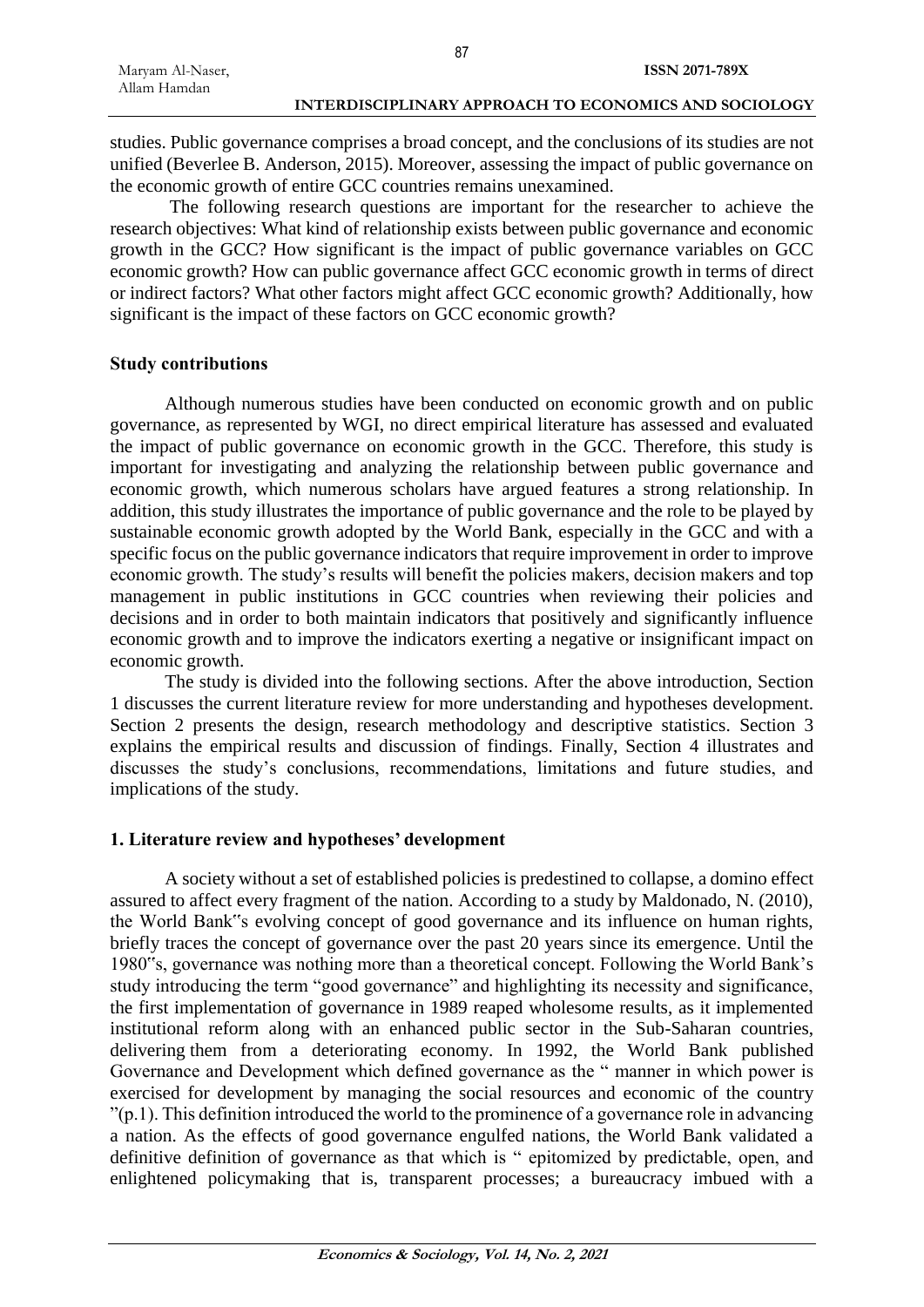professional ethos; an executive arm of government accountable for its actions; and a strong civil society participating in public affairs; and all behaving under the rule of law ". To date, these definitions have reflected the innate concept of governance, along with its connotation.

Kaufmann, D. Kraay, A. &Mastruzz, M. (2009) stated that the term "governance" has been used considerably in contemporary public administration. Numerous of theorists and researchers in the field have argued that the concept of governance guides administrators as administrative practices shift from the " hollow state " that is the bureaucratic state. Beyond this, it has also been stated that "governance alludes to the sidelong and between institutional relations in organization with regards to the decline of sovereignty, the diminishing significance of jurisdictional fringes and a general institutional discontinuity ". The conceptualization of the term does not, in any case, appear to have been reliable, and it has generated different definitions and implications, as demonstrated below. In 1997, the United Nations Development Program (UNDP) characterized governance as " the activity of monetary, political and administrative authority to deal with a nation's issues at all levels. It involves the systems, procedures and institutions, through which citizens and gatherings express their interests, practice their legitimate rights, meet their commitments and intervene their disparities ". In 1993, the World Bank characterized governance as the technique through which power is exercised in the administration of a nation's political, financial and social assets for development. As such, the World Bank has largely concentrated on stabilization and state changes that overwhelmingly centre on common administration conservation and privatization for a long stretch.As indicated by Hirst, Paul (2010), "Governance alludes to managing coordination and cognizance among a wide assortment of actors with various purposes and destinations ". Such on-screen characters may incorporate political performing artists and foundations, intrigue gatherings, common society, and non-legislative and transnational organizations. This definition demonstrates that, while the government of a conventional state needs to adapt to inside and outside difficulties from the above on-screen characters, a portion of the government"s current capacities might already include assuming control over a portion of similar gatherings.Munshi, Surendra (2004), meanwhile offered broader meaning of the term, affirming that " governance can be, for the most part characterised as the methods by which an action or gathering of exercises is controlled or coordinated, with the end goal that it conveys an adequate scope of results as indicated by some established standard ". Canada's Institute of Governance (2002) offered another general definition, affirming that " Governance is the procedure whereby social orders or associations settles on essential choices, decide whom they include and how they render account ".As indicated by the World Bank, great governance involves sound open -area administration (proficiency, viability and economy), accountability, trade and free stream of data (straightforwardness), and a legitimate structure for advancement (equity, regard for human rights and liberties) (World Bank, 1993). Appearing in concurrence with the World Bank, the Overseas Development Administration of the United Kingdom of Great Britain and Northern Ireland (now the Department for International Development), characterized great governance by concentrating on four noteworthy components in particular: authenticity ( a government should have the assent of the administered), accountability (guaranteeing straightforwardness, being liable for activities and media opportunity), capability (viable policymaking, usage, and administration conveyance), and respect for law and the security of human rights (Kaufmann, D. Kraay, A. &Mastruzz, M., 2010; Ramaano, 2021; Elali, 2021; Seyadi and Elali, 2021).

According to Graham, J. Amos, B. &Plumptre T. (2003), great governance " signifies a participative way of administering that capacities in a capable, responsible and straightforward way in view of the standards of effectiveness, authenticity and consensus with the end goal of advancing the privileges of individual natives and the general population intrigue, therefore demonstrating the activity of political will for guaranteeing the material welfare of society and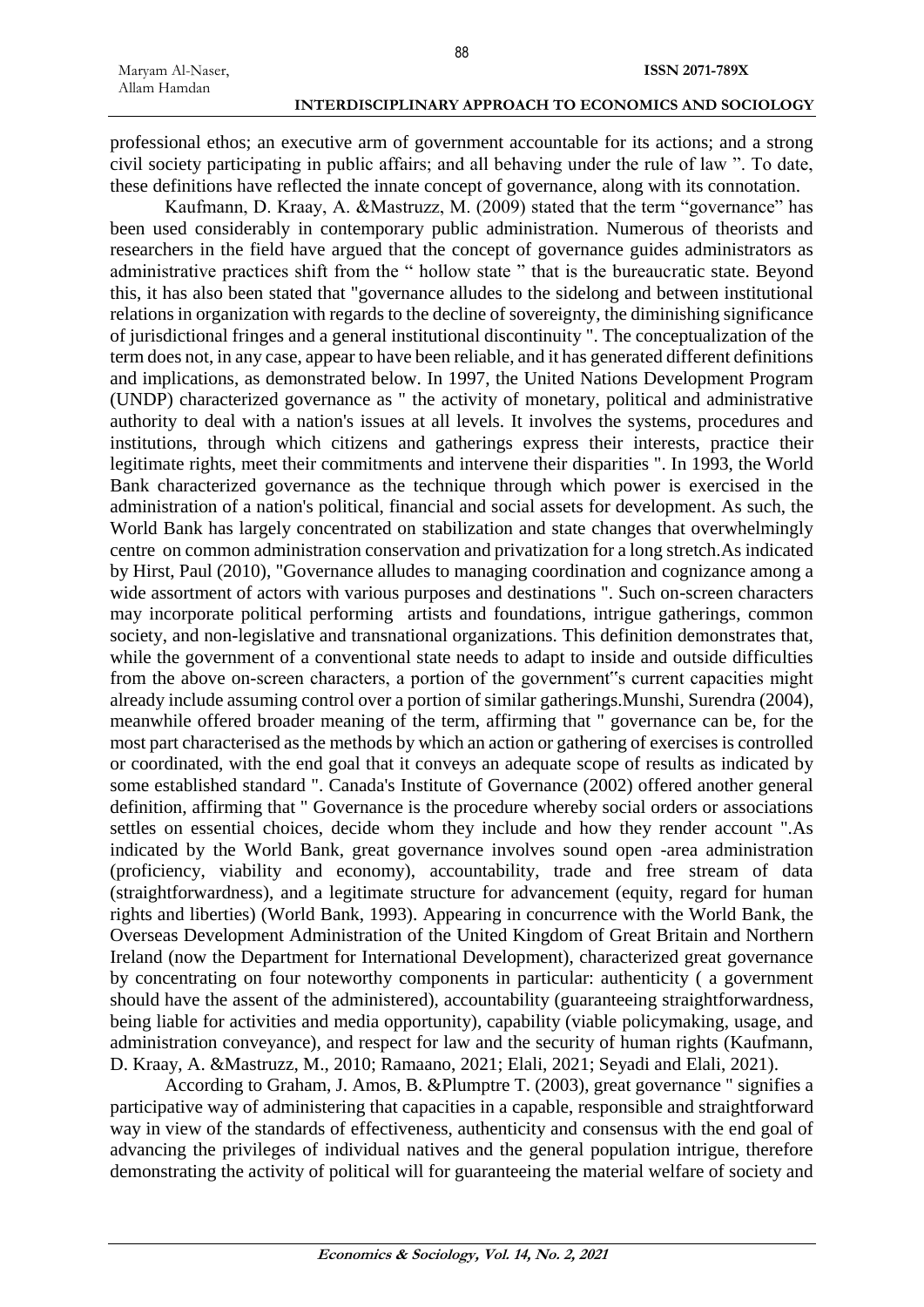feasible improvement with social equity ". A more concise meaning of good governance was offered by Plumptre, who propounded that it " implies making a powerful political structure helpful for private monetary activity: stable administrations, the rule of law, productive state organization adjusted to the parts that governments can really perform and a solid common society autonomous of the state". The concept and idea of governance is not something new; numerous people have developed different views regarding the concept of governance, but they express commonality in that this involves the interaction between institutions and the society. A number of researchers have also developed varying ideas regarding the idea of governance. According to John Healey and Mark Robinson (1994). "It signifies a high level of organizational effectiveness related to formulating the policy and the policies actually pursued, especially in conduct of economic policy and contributions to growth, stability and popular welfare". According to the World Bank, the concept of governance comprises the implementation of rule of law, participation in public affairs, transparency, and accountability. Another scholar Wohlmuth, K. (2014) described the concept of governance as an umbrella defining an approach to comparative politics. To him, there should be a change in the rule of games to ensure that each and every one partakes in the activities governing its nation in order to put in place a better future for the society towards productivity. According to Akpan, G and Effiiong, E (2012), governance is not management, but the distribution of the legitimate authority to influence and enact policies and decisions. A nation"s hierarchy of power thus consists of three democratic governance economic policies: who has the power, who is in charge of that power, and who is responsible for implementing power.

#### *1.1. Good governance principles*

Numerous scholars have established good governess as a mandatory prerequisite for a nation to flourish based on the fact that since its implementation, good governance has not proven otherwise. Former secretary general of the United Nations, Kofi Annan, reflected this growing consensus when he stated that, "Good governance is perhaps the single most important factor in eradicating poverty and promoting development". The rate of success associated with good governance allowing it to achieve favorable economic and social caliber relies directly on adherence to a set of principles. Unlike other authoritative bodies, good governance is bounded by principles rather than rules. The definition and figure of these rules remains debatable, but through evident covenant, there are six set principles. A policy brief published in 2003 titled " Principles for Good Governance in the 21st Century" stated that the United States Developmental Program (UNDP) " Governance and Sustainable Human Development, 1997" has established a set of rules that are universally recognized. Accountability represents one of the keystones to good governance. Decision makers in government, the private sector, and civil society organizations are accountable to the public, as well as to institutional stakeholders. Akpan, G. E., &Effiong, E. L. (2012) expanded the concept of accountability to involves two distinct stages: answerability and enforcement. Answerability concerns the obligation of the government, its offices, and its agencies to provide information about their decisions and activities to legitimize them to the public. Anders, G. (2009) explained that enforcement suggests that the general society or the organization in charge of responsibility can endorse the culpable party or cure the contravening behavior. Openness and transparency enable stakeholders confidence in the decision-making and management processes, and centrally defines the legislature"s processes, mediums, and responsibility regarding how it imparts information to its citizens. The process of government openness and transparent behavior provides a window for citizen safety. Bevan, D., Collier, P. and Gunning, J. (1999) described this as one of the few weapons the citizenry has to protect itself from the effective and the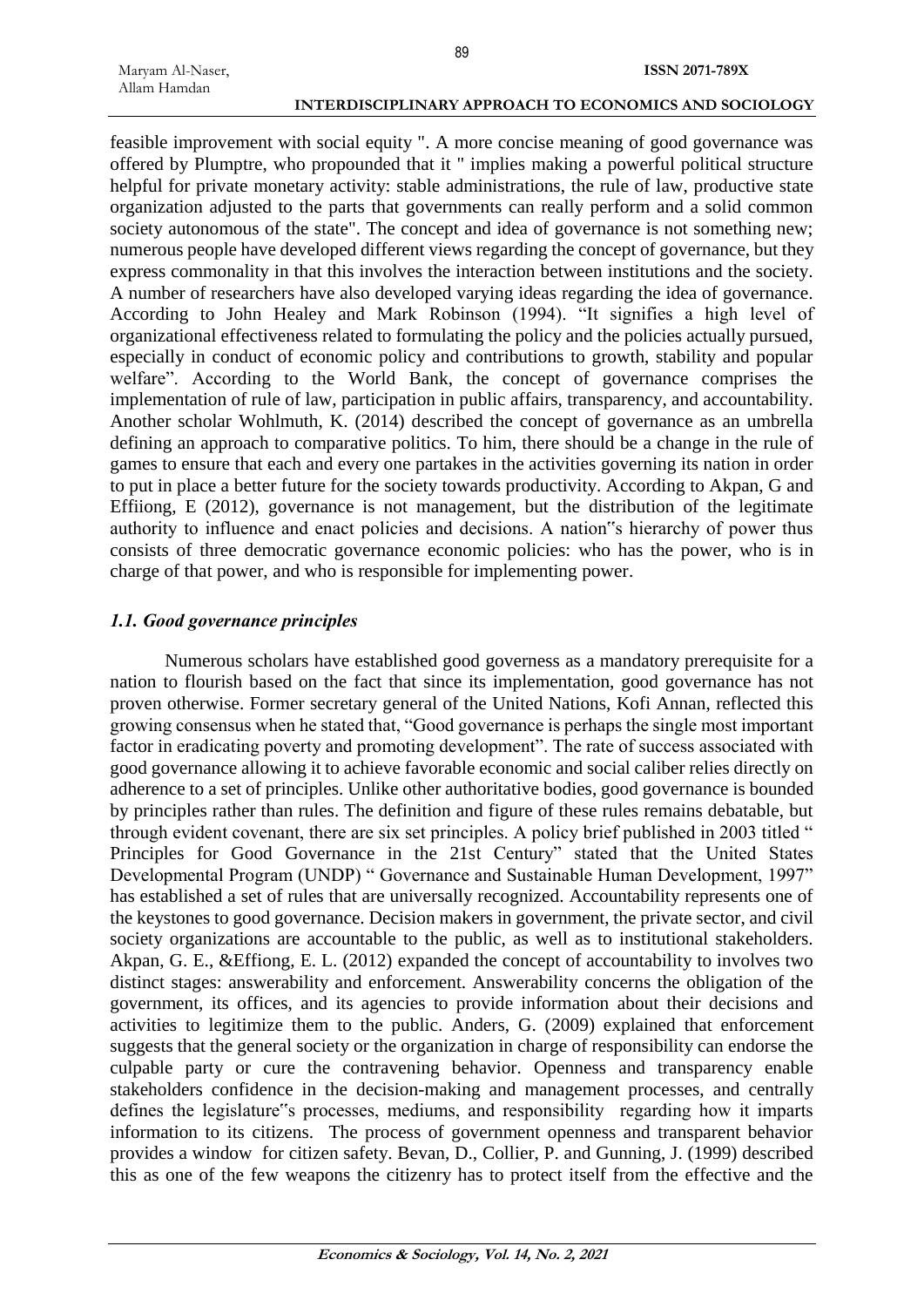degenerate.Integrity guarantees clear dealing and fulfillment in light of honesty, benevolence, objectivity, and ensuring high standards of probity and appropriateness in the conduct of a plan"s undertakings and leadership. Integrity is crucial for the legitimacy and sustainability of a democratic political framework. It relies upon citizen"s positive perception of the government making the wisest decisions, while reasonableness means acting in a responsible fashion and looking for general population intrigue.The rule of law comprises an important principle of good governance. This states that all citizens, public and private institutions, and the state are accountable to the rule of law. Good governance ensures equality of law for everyone and total fairness in its implementation. As such, good governance ensures the protection of human rights, especially for the minorities. An important principle of good governance concerns the implementation of effective and efficient leadership in a nation in order to manage its resources and revenue. Clarirepargeot further explained that the principle of effectiveness relates to an organization"s collective skills and expertise to meet its purpose (Collier, P., 2007; Al kurdi, 2021; Al Sahaf, M. and Al Tahoo, 2021; Sisaye, 2021).The principle of participation implies that there should be total and equal participation of the citizens, both men and women, in the decision- making. The effectiveness and quality of a nation"s policy depends on the involvement of all stakeholders in the decision making. Participation constitutes informing, counseling, inclusion, and partnership. A definite set of principles have yet to be established considering the overlapping, synonyms, contradictory, and controversial conditions. The practicality of many of these principles is based on the situation at hand. Regardless of these complexities, the adherence of these principles, along with their proper execution, forms the pedestal upon which good governance is positioned (Collier, P. and David, D., 2010; Al Romaihi, 2021).

#### *1.2. World wide governance indicators*

#### *Accountability and transparency*

According to Agustin Carstens (2005), transparency ensures that information is available to measure the performance of government misuse of power, which helps to ensure accountability. This points out to the fact that if there is proper accountability and transparency it will lead to social instability and create poor environment for economic growth. Good governance is accountable for its activities and ensures transparency in order to avoid corruption and benefit the population. According to the statistics, countries that practice effective transparency and accountability achieve better economic growth. For example, Botswana" only source of revenue comes from the production and extraction of diamond. The government of Botswanan has implemented proper handling and production of diamond attracting many investors due to the low tax rate, and for the past 20 years, Botswana economy has boomed as a result, with its per capita income increasing to \$3500. Therefore, good governance that is transparent and accountable appears to foster economic growth. Weaver, C. (2010) further reported that a lack of accountability leads to greed for money, which Agustin Carstens (2005) supported his view by adding that a lack of proper transparency and accountability leads reduced investors and a decrease in donor funding due to a lack of trust and confidence.

#### *The rule of law*

The rule of law is considered the key element enhancing a nation's economic growth. As a backbone of economic growth, at the oxford union on 17 July 2014, David Doyle cited

90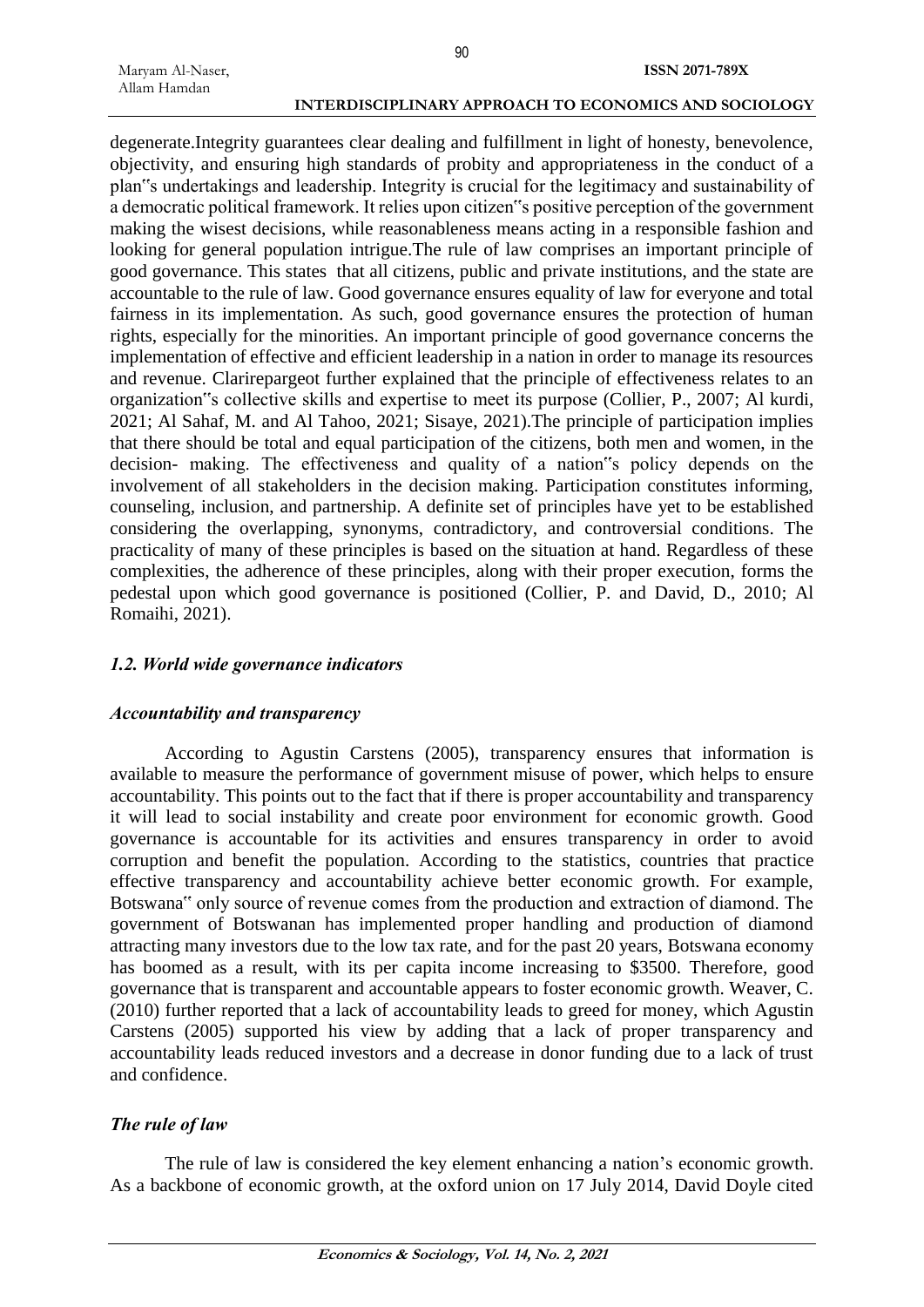key points related to the importance of rule of law in economic development following the ideas of professor Kenneth Dam, who, in 2006 said that "the protection and the enforcement of contract could contribute to the economic growth". Good public governance ensures that laws are put in place and are made available and open to the citizens in order to ensure that clarity of the laws to reaches everyone this to say, there should be no secret laws. As a result, this helps to improve nation's economic growth. (Burgess, M., 1992; Hamdan et al., 2019). When the rule of law is implemented and treated equally, and no room is given for individual position and status in society, this ensures stability in the nation. According to Burgess, M. (1992), when a country possesses rule of law, this will lead to a stability that undoubtedly encourages and promotes investment from internal and external investors to establish their businesses, as they feel protected with the judiciary implementation of laws that ensures total fairness (Awad et al., 2021). Therefore, good public governance will enforce economic growth due to the fact that investors and business, both internal and international are motivated by the effective implementation of rule of law in a given country. Syed Sohaib Zubair and Mukaram Ali Khan, (2014) also conducted research exploring the relationship between WGI indicators and economic growth (GDP) in Pakistan. Moreover, studies have generally attempted to identify which of the WGI indicators contribute most towards economic growth. Regardless, the research has overall identified rule of law as an important element for development.

#### *Control of corruption*

Corruption has been considered one of the main leading constraints for the economic growth of numerous nations. Good public governance will implement effective measures to control corruption and forester the nation's economic growth. Kaufmann, D. Kraay, A. &Mastruzz, M., (2009). Indicated that corruption reduces investment and hinders economic growth. For good governance to improve a nation's economic growth, it has to create possible measures where the citizens partake in the government to identify priorities in the country. Therefore, Graham, J. Amos, B. and Plumptre T. (2003) commented that states with better redistribution of wealth enjoy longer periods of economic development, while states affected by high corruption rates suffer from poor economies and experience unfair treatment and lack of equality.

A study conducted by Zhang Zhuo & Almalki Sultan Musaad O& Bashir Muhammad & Sher Khan results (2020) Stated that control of corruption has positive and significant effect on economic growth in developed countries which indicate that increase in control of corruption implies increase in the developed countries' economy. All in all, measures for fighting against corruption leads to good governance and better economic development.

#### *Regulatory quality*

Kaufmann, Daniel in Kraay, Aart (2002) mentioned a state's economic development through good governance is contributed to by the improvement of a quality regulatory system which creates an efficient and effective incentive for both the public and private sectors. The average citizen benefits from good regulatory policies that aid in reducing corruption, as this opens paths for more entrepreneurship and increases the quality of public services. Good governance also keeps companies and industries alive through the subsidies provided by the state. Therefore, from the viewpoints of Ram, R. and H. Zhang (2002), regimes that promote rather than reduce economic growth represent a substantial aspect of good governance. As a result, the increase in productivity of a nation is strongly connected to the quality of good governance. Mauro, P, (1995) supported the fact that the quality of good governance positively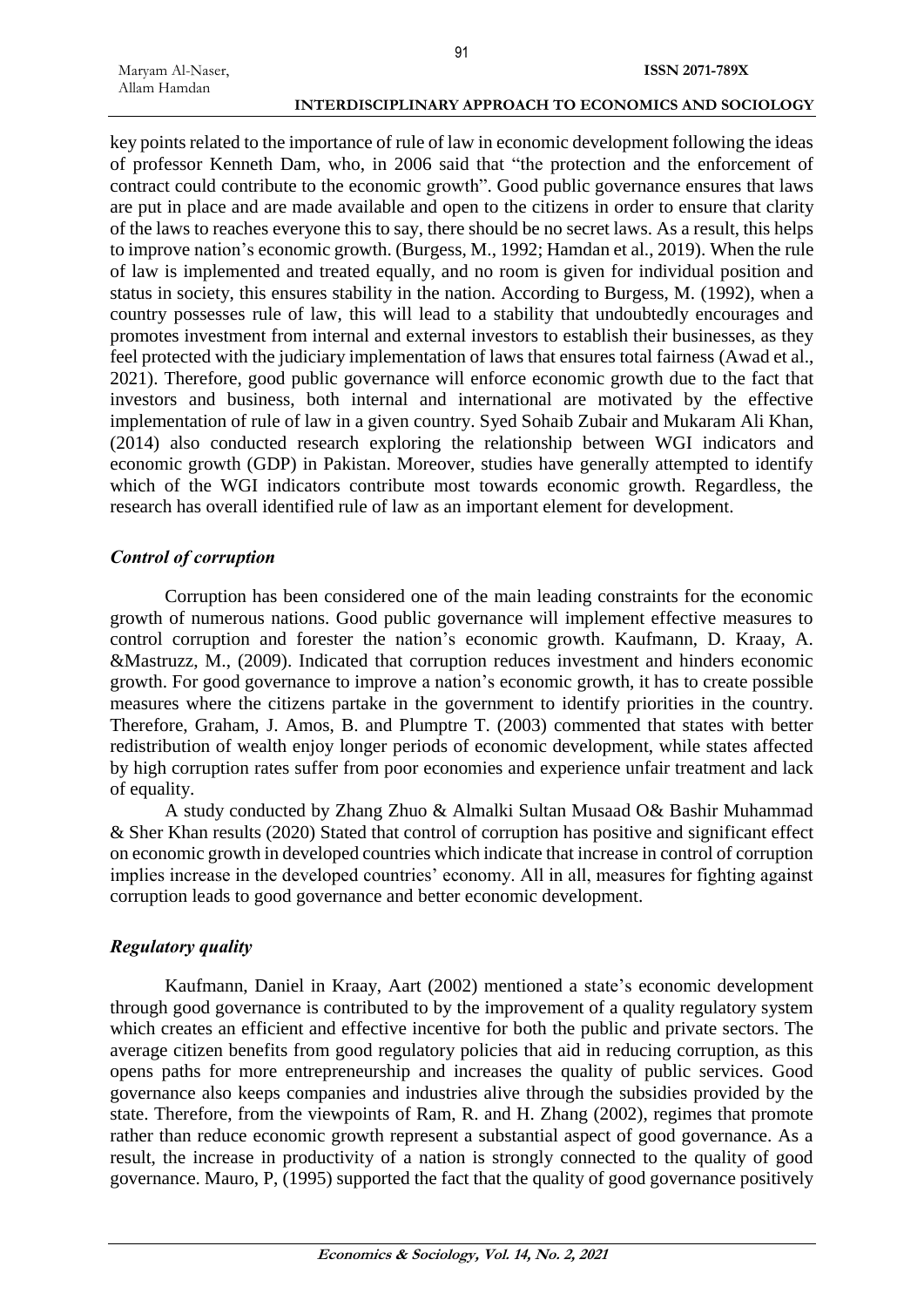affects income. Nevertheless, the total increase and expansion of most international businesses in most countries results from good regulatory systems that lead to greater economic growth, typically attributed to good public governance.

### *Government effectiveness*

Good governance will increase a nation's economic growth if the nation's government can control its resources effectively, as this will ensure there is no waste of materials, while mismanagement of government revenue by individuals will decrease economic growth. When there is good governance it will leads to effective and efficient growth of a nation. (Xu, B., 2009). Yapatake Kossele Thales Pacific, Abeid Ahmed Ramadhan and Ngaba Mbai-Akem Gabriella Magalie (2017) assess the impact of control of corruption on the economic growth of Botswana for the period of 1996- 2014. They found a positive significant relationship between government effectiveness and GDP. Rehmat Ullan Awan, Tahseen Akhtar, Shazia Rahim, Falak Sher and Ahmed Cheema, (2018) examined the association among governance, corruption and economic growth in five SAARC countries: Bangladesh, India, Nepal, Pakistan and Sri-Lanka using panel data for the period 1996-2014. Panel regression was conducted using fixed effects method and the results showed that economic growth is positively and significantly affected by government effectiveness. Moreover, Md. Rabiul Islam, Mark McGillivray, (2020) found that better administrative governance may reduce inequality and enhance growth. Another study was conducted by Ibukun James Olaoye1\*, Opeyemi Eyitayo Ayinde1, Oluwafemi Olajide Ajewole1 and Luke Oloruntoba Adebisi1,2, (2020) examined the effect of research and development(R&D) and government effectiveness on GDP in selected African countries. The study results that both R&D and governance are important factors in predicting economic growth in Africa, and that good governance can sufficiently drive sustainable economic growth and development in Africa.

In contrast, Alexander Maune, (2017) conducted a study assessing the influence of sound corporate governance on economic growth in Zimbabwe. He employed a multiple linear regression model to examine the relationship by collecting and using secondary data for the period of 1968 -2015. He found government effectiveness has negative relationship exerting a statistically insignificant influence on the GDP of Zimbabwe, which is inconsistent with the norm. however, the result might be acceptable in the case of Zimbabwe, as it is considered a developing country.

## *Equality and inclusiveness*

Good public governance promotes economic growth through gender equality in the nation and everyone's total participation in the nation's economic growth. Good economic growth occurs when there is no discrimination in the implementation of the rule of law, equal and fair treatment. (Xu, B., 2009; Al Sahaf & Al Tahoo, 2021; Elbardan & Abd Elgawad, 2020).

## *1.3. Good governance and economic growth*

Another article, sought to shed light on five main issues regarded as the new foundations for growth in Africa based on the concept of good governance. According to the author, these new foundations or elements to achieve economic development in Africa include the following: good governance and African development, African institutions" position on good governance, good governance and international development assistance, good governance and public administration, and good governance and economic policy reform. (African Development Bank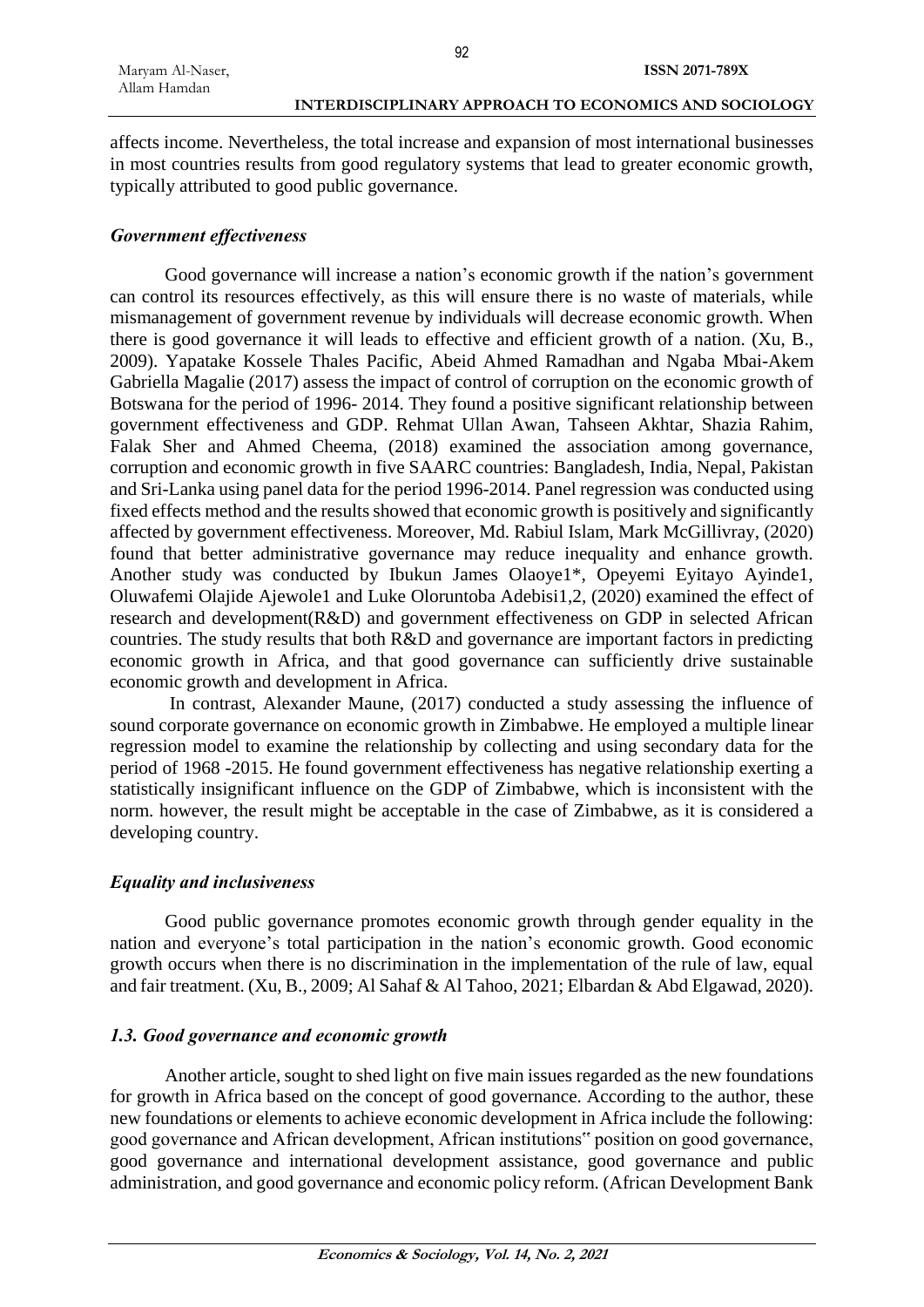1995). To begin with, Green, W. H. (2008), identified a strong relationship between the concept of good governance and economic development in African countries. According to an assessment by the African Development Bank (ADB) the concept's significance for African development is relevant to the need to create the basic extra- economic conditions essential for the growth of African economies. In this paper, the author, identified three types or levels of governance and micro governance in order to understand the relation of good governance to growth. As stated by the author, the issue of "good governance" is particularly significant for African development because poor development management, institutional instabilities, and internal political problems and shocks disturb domestic and foreign investment. The second new foundation for growth in Africa concerns the African institutions" position on good governance. As stated by the author, the concept of good governance was not imposed on Africa to improve the donors" position or to make aid more effective. Rather, he stated that the concept is implicit in most of the early published documents and the declarations passed by the (OAU, ECA, and ADB). The Khartoum Declaration offers a prominent example proving that the issue of good governance comprises a complete strategy adopted by African countries. In addition, the author stressed that, since the end of the 1980s, many institutions in Africa have concentrated their work and discussions on the criteria for a more developmental state which offers more services considered to be vital requirements for developing market forces. Most of these documents and declarations were relevant to the task of finding new methods for growth that can be achieved and maintained in Africa.

The third foundation for growth in Africa, according to the researcher, involves good governance in relation to international development assistance. He pointed out this foundation's importance for understanding international donors" different positions in this regard, as they have considerably effect on the development process in Africa. He also observed that most of the donors" projects and programs primarily relate to conceptions of good governance (Awwad and Zidan, 2021; Aminova and Marchi, 2021; Alqooti, 2020; Al Hawaj and Buallay, 2021; Hamdan, 2019). The fourth new foundation for development in Africa comprises good governance and public administration. The researcher highlighted that central public administration systems were not matched by effective local systems, which is considered a retarding factor for Africa's development. He also indicated that market reform policies, privatization policies, and measures to create solid economic policy could not be dealt with properly. He pointed out that good governance means that the reforms of public administration should become a fundamental aspect of more comprehensive governance planning and programs. The final foundation mentioned by the researcher is good governance in relation to economic policy reform. The author pointed out that economic policy reform is affected by four elements: the quality of the system of public administration, the effective coordination of institutions, the mechanisms that strengthen policy credibility, and the revival of development planning and visions. He clarified that these factors offer the means for promoting growth in Africa. All in all, in this paper, the researcher argued that resuscitation and stability of growth in Africa are now based on new foundations, which have become increasingly relevant with the failures of programs due to over- dependency on aid from others (Aminova et al., 2020; Harraf et al., 2020; Alareeni and Hamdan, 2020). These new foundations for growth in Africa instead relate to a governance program that emphasizes the necessity of own programming as based on African institutions and policies. According to Smith, B. (2007), an econometric researcher pointed out the relationship between good governance and economic growth is tested in the sense of "market- enhancing governance". However, according to Ram, R. and H. Zhang (2002), in order to achieve long- term economic growth, there should be a change in institutional, political, economic, and social reforms (Digdowiseiso and Sugiyanto, 2021). However, the relationship between public governance and economic growth can be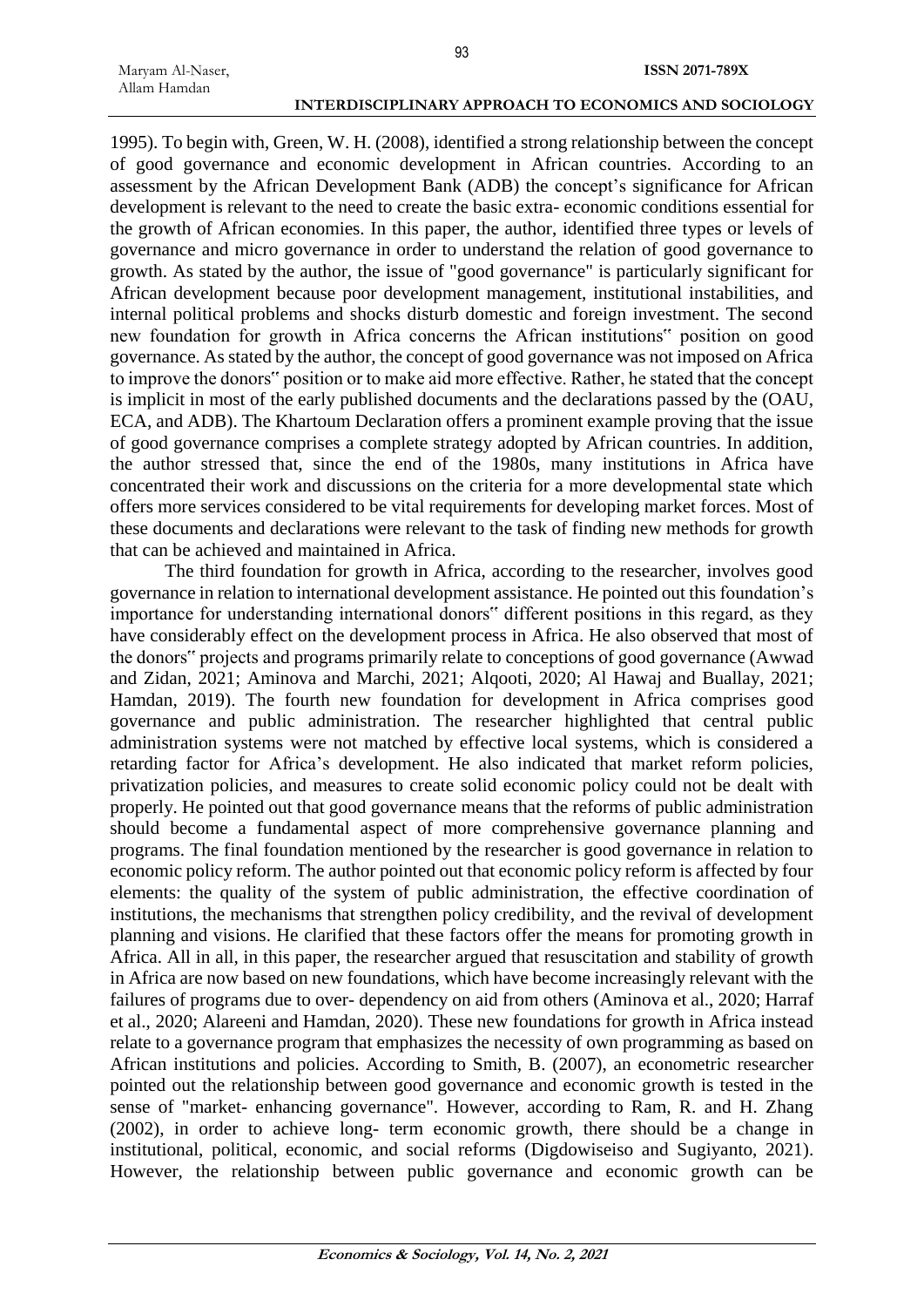implementation and proven under effective and good accountability, effective and efficiency, equitable and inclusive, transparency and evaluation, and it is important for investors to create a productive interaction between the state and the general population.

A nation's economic growth describes a high rate of productivity and an increase in the economy's ability to produce more goods and services. Moreover, an economic growth of a nation measured in terms of its gross national product or the gross domestic product. A good governance of a nation results in a strong economic performance, and for a particular nation to effectively achieve its economic growth, the government has to explore the factors that can either reduce or increases the economic growth of a county. Since the denouement of the 1980s the issue of good governance has ruled the world wide discussion about improvement and global aid to Africa. More importantly, this talk is continuing even today. Currently, this concerns how to enhance African governance systems, and what the international community can do to advance good governance, and in this manner generally improve conditions in Africa.(Akpan, G. E., &Effiong, E. L., 2012).While the literature has demonstrated a considerable agreement regarding corruption's negative effect on economic development, Karl keeps on arguing that the corruption's impact on development is setting particular and related to components such as, for example, the state or country's legal and institutional framework, quality of governance, and political regime. He presumed that as some highly regulated states of Africa lack effective government institutions and governance systems, corruption can compensate for red tape and institutional weaknesses and "grease the wheels" of the economy. However, not only does corruption influence economic improvement as far as economic productivity and development, but it also influences the distribution of resources among the population, enhancing income inequalities, undermining the effectiveness of social welfare programs and ultimately resulting in lower levels of human development. As such, this may undermine long-term sustainable development, economic development, and equality (Barratt N, 1989; Alazemi and Al Omari, 2020; Alremaidhi et al., 2020). Court, J., Hyden, G. and Mease, K. (2012), found that, despite more than 40 years of political autonomy, Africa's goal and expectations largely remain unfulfilled today. The administration question has turned into a repeating issue in the discussion of the African projects. Smith, B. (2007), further demonstrated that the governing class has been the target of criticism, condemnation, and disdain in the view of pervasive and persistent socioeconomic and political crises. He further stated that the economic domain has been characterized by "huge external debt overhang, net capital flight, disinvestments, collapse of social infrastructure, food crisis and insecurity, overdevalued national currency, pervasive poverty, and unpopular, repressive and alienating economic policies". As mentioned previously the idea of "Governance" is not new. It has been around in both political and scholarly talk for quite some time, alluding in a nonexclusive sense to the assignment of running an administration or some other proper element, for instance, a country. More recently, it has gained particular importance in the literature on Africa's development as a result, among other things, of the World Bank (1989) distinguishing the crisis on the continent as one of governance. In particular, the Bank refers to such phenomena as the extensive personalization of power, the adjuration of fundamental human rights, widespread corruption, and the pervasiveness of unelected and unaccountable government.

Green,W.H. (2008), stated that the imperative political and economic agenda (IPEA) for Africa in 1994 emphasized not only political changes, but also economic and social changes at national and regional levels. In regarding the political agenda, good governance related to more than democracy, respecting human rights, and suppression of corruption. The economic agenda focuses on a conversion of economic structures, a more dynamic role for export sectors, and the necessity of newly designed reconciliation programs. The basic presumption of IPEA is that Africa is today, and will remain in the future, very much on its own, and therefore, it has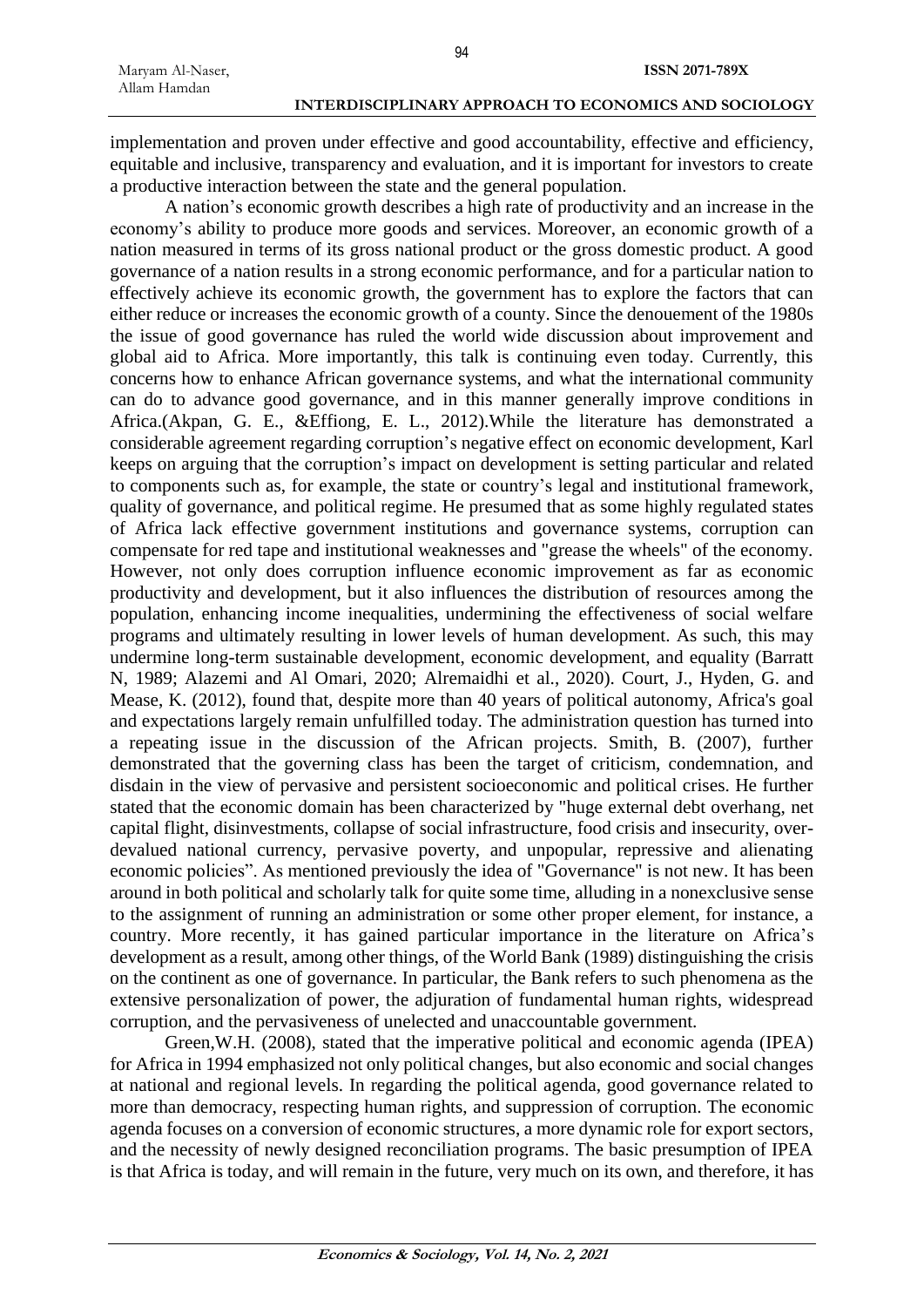to start a new regional program using its own capacities and resources. Finally, the study of Jamile and Diab, (2021) aims to study the contribution of governance quality on the heterogeneity in happiness levels across MENA countries while controlling for demographic and socioeconomic variables. The paper applies panel random-effects regression analysis on three samples: full sample, rich and poor subsamples, using data from twenty MENA countries over eleven years. The empirical results for the full sample conclude that better technical quality of governance increases happiness in the region. Furthermore, findings suggest that political stability and absence of violence matter for people's happiness only in rich countries. Whereas, control of corruption is positively associated with happiness level in the full sample and poor subsample. Across all three samples, voice and accountability have no impact on happiness.

#### *1.4. Performance in the world governance indicators*

According to Greene, W. H. (2015), good governance represents an alarming topic in discussions presently, as the inherent need for good governance is universal. Two important advancements clarify the rising worry over governance and its role in advancement since the late 1980s. One is the development of a new stream of financial matters known as the new institutional economics. This stresses unoriginal and fair establishment for security property, rights, and contracts, that empower the augmentation of market, exchange, investment, and innovation. The second advancement concerns an expanding worry that the effectiveness of development assistance depends not just on the idea of the pursued approaches, but rather in addition to the nature of government. The WGI forum uses variables largely collected from the World Bank. The indicators primarily build on 30 opinions and perception-based surveys of numerous governance measures from investment consulting firms, non-governmental organizations, think tanks, and so on. Six WGI indicators are categorized under three criteria focused on evaluating the outcome of governance procedures. The first concerns the process by which governments are selected, monitored, and replaced. Voice and Accountability is one of the two indicators responsible for the first criteria, defined as "capturing perceptions of the extent to which a country's citizens are able to participate in selecting their government, as well as freedom of expression, freedom of association, and a free media". Political stability and absence of violence represent the next indicator, measured by the possibility of any illegal means or terrorism disrupting the government. (Kagundu, 2016; Mokadem and Muwafak, 2020; Salman and Laouisset, 2020; Hasan and Hassan, 2021). These criteria measure the government"s capacity to effectively formulate and implement sound policies. This is measured by two indicators: government effectiveness and regulatory quality. Government effectiveness is defined as "capturing perceptions of the quality of public services, the quality of the civil service and the degree of its independence from political pressures, the quality of policy formulation and implementation, and the credibility of the government's commitment to such policies". Regulatory quality involves capturing the government's capability with regards to improving public and private sectors through rigorous policies and regulations. The final criteria involve the respect of citizens and the state regarding the institutions that govern economic and social interactions among them. Rule of law describes the indicator that capturers the awareness and acceptance of rules and regulations of the society, law enforcement and its affiliated members. Kaufmann, Daniel in Kraay, Aart (2002) stated that control of corruption is the last of the six indicators and has been universally defined as a measurement of "the degree, to which the practices of public power is for private gain, including both small and grand forms of corruption, and the possession of the state by elites and private interests".(Mauro, P, 2005).To conclude, the indicators highlighted above remain so difficult to be measure the quality of life, but in as much the worldwide indicators such as control of corruption, political stability,

95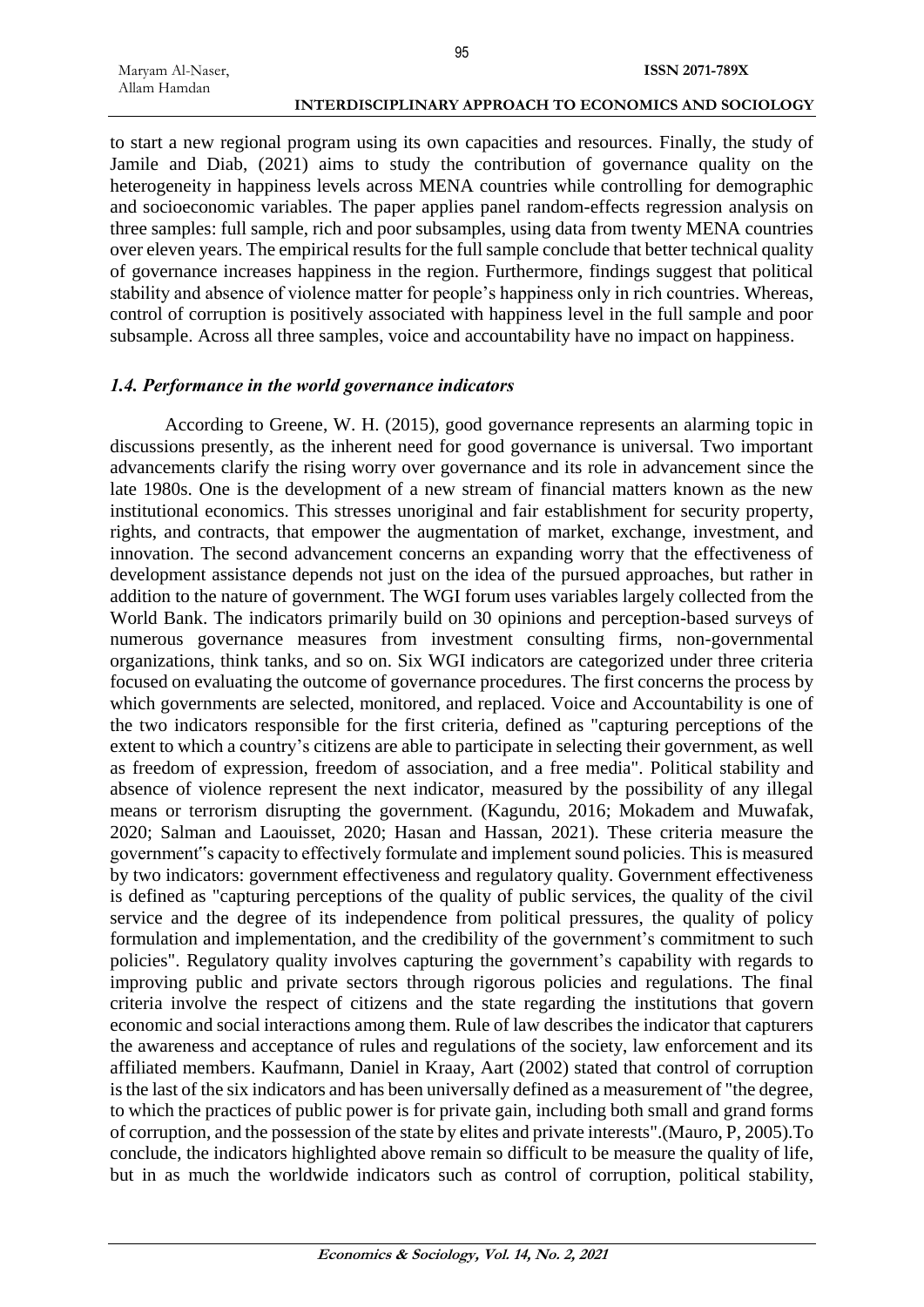accountability, and transparency have played a considerable role promoting and implementing good governance and increasing the economic growth of many countries. In 2005-2012, the database of an international organization was assessed primarily using data analysis. The results of this analysis were positively related to the human development index (HDI) and the government. A negative relationship was identified between the GDP and control of corruption. Therefore, corruption and some of the indicators have been criticized by certain scholars due to the fact that corruption cannot be measured in as much as the economic growth of some countries growing while others are not based on the low level of corruption control. The worldwide governance indicators are thus too imprecise to provide a clear comparison of governance over time or across nations. Despite the criticisms of these indicators, however, they have change and improved the economic growth of many nations, with the participation of minorities in implementing the rule of law and the new political stability of some nations having attracted numerous investors and forester economic growth (Wohlmuth, K., 2014; Hamdan et al., 2019; Hamdan, 2020; Al-Qudah et al., 2021; Nasrallah and El Khoury, 2021).

### *1.5. Hypotheses' development*

Various researchers have been interested in examining the impact of public governance on economic growth, but their findings have varied. This research paper aims to explore the impact of public governance on one dependent variable, namely, economic growth. Therefore, the hypotheses are formulated according to the public governance indicators as follows: H01: Control of corruption has no significant impact on economic growth in the GCC. H02: Government effectiveness has no significant impact on economic growth in the GCC. H03: Regulatory quality has no significant impact on economic growth in the GCC. H04: Rule of law has no significant impact on economic growth in the GCC

## **2. Research methodology**

The study employs the descriptive research design based on numerical data for the WGIs as a measurement of public governance and GDP as a measurement of economic growth from the World Bank database for the period of 1996-2019. Subsequently, this research is considered descriptive in nature, as it is mainly describing focal hypotheses such as the impact of public governance on economic growth. It also applies a correlational design, as one of its objectives was to determine the significant relationship between public governance and economic growth in the GCC (Jassim et al., 2020; Razzaque et al., 2020)

## *2.1. Data source and resources*

In this study, secondary data for the period of 1996-2019 was gathered from the World Bank database. Worldwide Governance and World Development indicators.

## *2.2. Independent variables: Governance indicators*

The independent variables used in the study are the WGIs issued by the World Bank's long-standing research program and used as public governance measures. Six WGIs have been used intensively in several studies: Government effectiveness, Control of corruption, Regulatory quality, Rule of law, Voice and accountability, and Political stability" (Alexander Maune, 2017). Note that voice and accountability, and political stability were excluded in this study.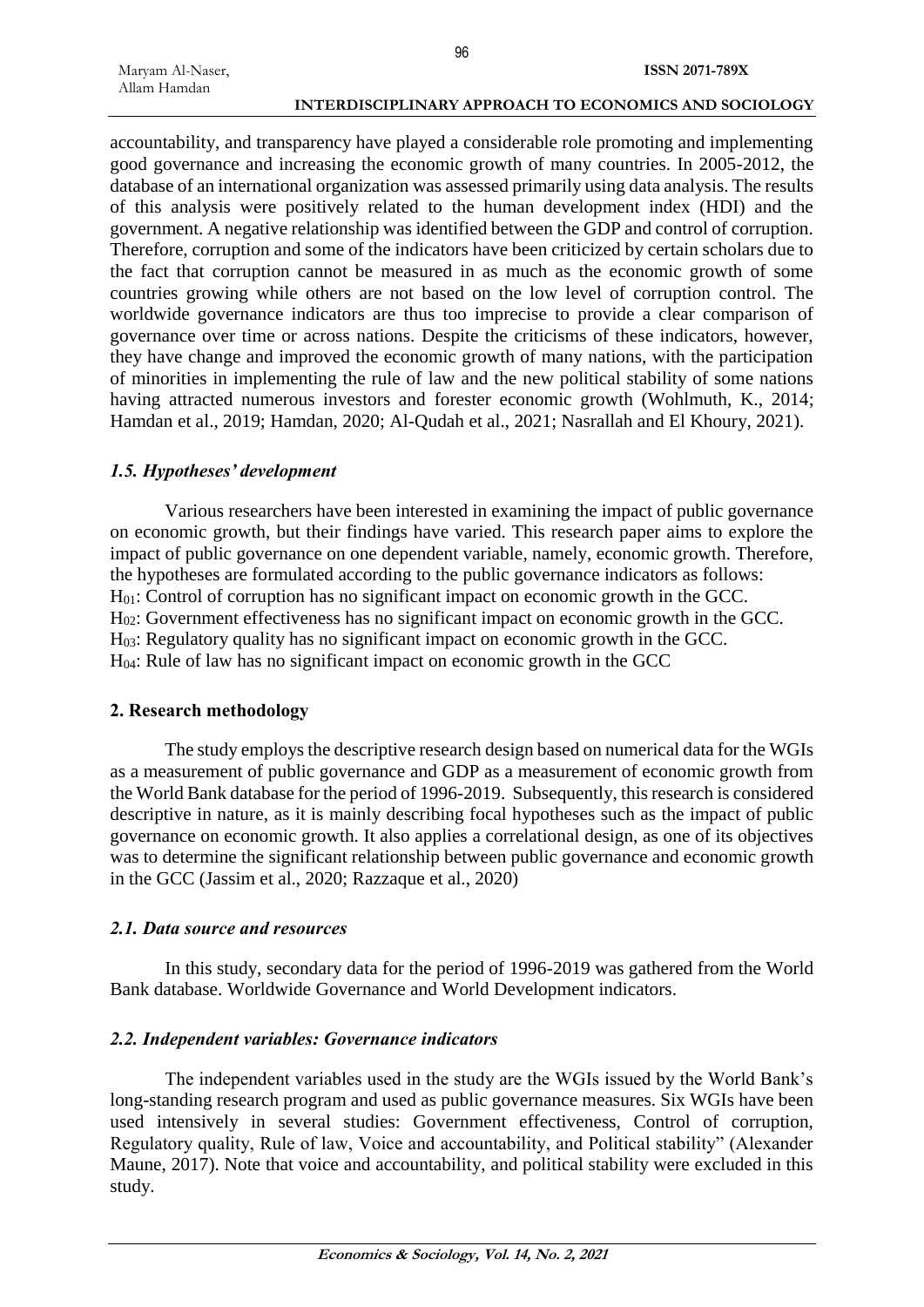### *2.3. Dependent variable: Economic growth*

The main objective of this study is to evaluate the impact of public governance on economic growth in the GCC, for which economic growth is considered the dependent variable. The Gross Domestic Product (GDP) is used as a tool to measure a country's economic growth. This measure has been used in most research papers (DullaMulok, RozileeAsid, Mori Kogid and Jaratin Lily,2011), and has been found to be representative for measuring economic growth (TajudeenEgbetunde, 2012); (Brzáková, Kristýna; Kraft, Jiří, 2017).The economic indicators are based on the country's performance over a period of 22 years. All data sources have been collected through the World Bank official website. The main indicators employed in the analysis process include Gross domestic product (current US \$) Gross domestic product % growth, Gross domestic product per capita % growth.

### *2.4. Control variables*

This study measures how public governance affects economic growth in the GCC. Economic growth is expected to be influenced not only by public governance indicators namely, the WGIs, but also by other variables which are called control variables in this study. In order to reduce the random error, the researcher selected some control variables that are most likely to influence economic growth in the GCC: labor force, the country's working capital, oil price, inflation rate (Hamdan and Hamdan, 2020a&b; Upreti, Parash,2015; Alnoaimi and Mazzuchi, 2021), population, and HDI.

### *2.5. Study model*

To measure the impact of the public governance which is considered the independent variable in this study and measured by using the WGIs on economic growth which is considered the dependent variable and measured by the annual GDP growth in %, GDP (Current US \$ and GDP per capita growth (annual in %). This study estimates the following linear regression model:

$$
GDP_{i,t} = \beta_0 + \beta_1 CC_{i,t} + \beta_2 GE_{i,t} + \beta_3 RQ_{i,t} + \beta_4 R L_{i,t} + \beta_5 I_{i,t} + \beta_6 WC_{i,t} + \beta_7 HDI_{i,t} + \beta_8 OIL_{i,t} + \beta_9 Population_{i,t} + \beta_{10} LaborForce_{i,t} + \varepsilon_{i,t}
$$

Where:  $GDP_{i}$  is a continuous variable, the dependent variable, and is the measure of the Country's economic development and growth for country(i) in year(t).β0 is the constant.  $\beta$ 1..10 is the slope of the independent and control variables. CC<sub>i,t</sub> is the control of corruption percentile rank for country (i) in year (t). Ge<sub>it</sub> is the government effectiveness percentile rank for country (i) in year (t). Rqi,t is the regulatory quality percentile rank for country(i) in year (t). Rli,t is the rule of law percentile rank for country (i) in year (t). $I_{i,t}$  is control variable, is the inflation rate: the annualized percentage change in general price index, which Is usually the consumer price index, over time in country(i) in year (t).  $WC_{i,t}$  is control variable, is the working capital: the difference between current assets and current liabilities for country (i) in year (t).  $HDI<sub>i,t</sub>$  is control variable, is the human development index for country (i) in year (t).Oil I,t is control variable, is the oil price in country (i) in year (t). Population<sub>i,t</sub> is control variable, population is the whole number of people in country (i) in year (t). Labor Force<sub>i,t</sub> is control variable, labor force is the number of people who are employed and the unemployed who are looking for work for country (i) in year (t).  $E_{i,t}$  is the random error.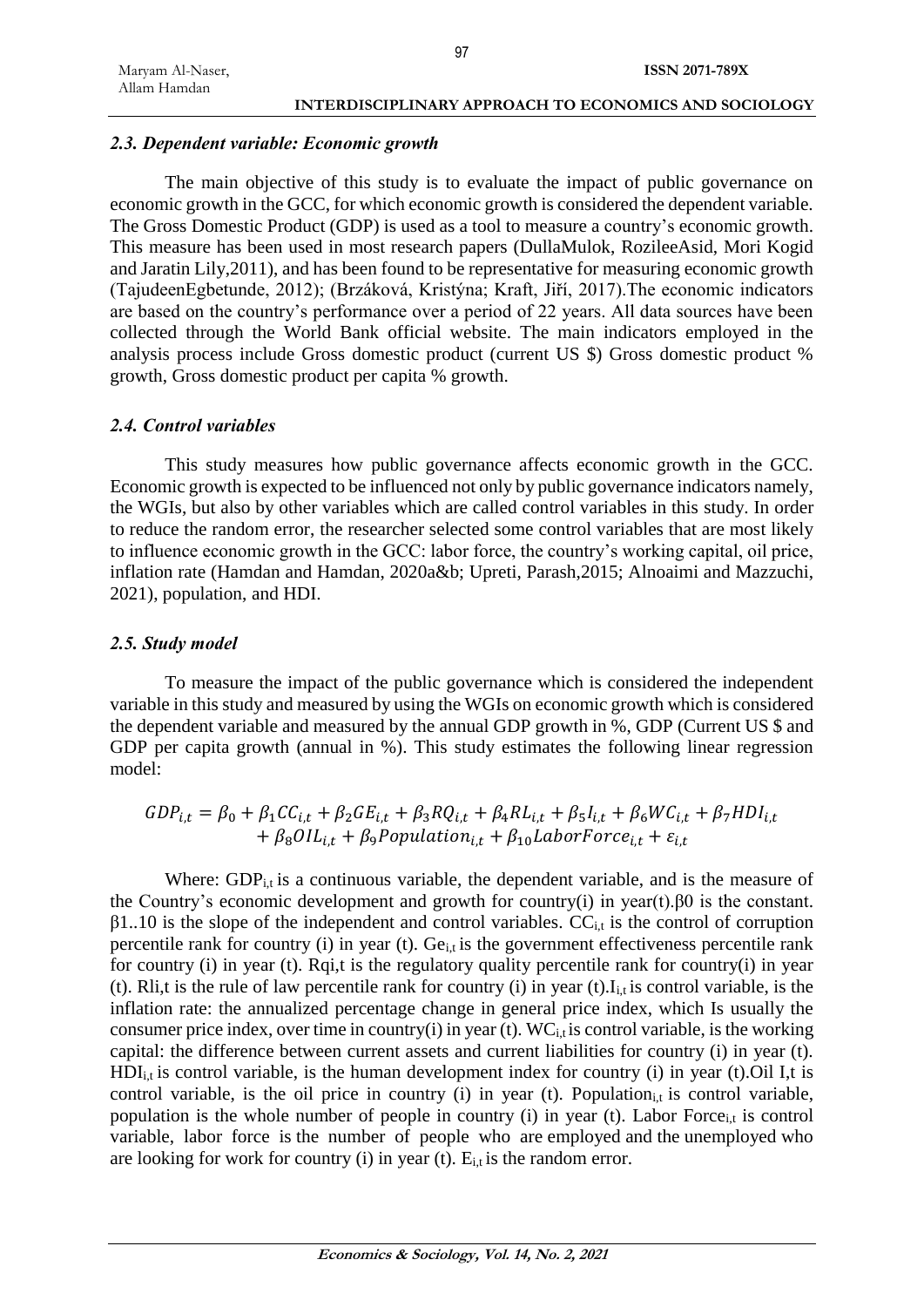## **3. Empirical results and discussion of findings**

### *3.1. Descriptive analysis*

Table 1 illustrates the descriptive statistics for the dependent variable of economic growth for the GCC, which is measured by GDP, as previous studies have demonstrated this to be a representative indicator of economic growth (Alba Kruja, 2013). The main data collected is the GDP growth (annual%), defined by the World Bank as the annual percentage growth rate of GDP at market prices based on constant local currency and the GDP per capita growth (annual%). according to the United Nations Statistics Division, GDP per capita is defined as a representative of average standard of living for the people in a state or country. A positive percentage change in annual real GDP per capita can be interpreted a rise in the average standard of living for the people in the state. It is calculated by dividing GDP at constant prices by the population of a country. The mean value of the Bahrain GDP growth (annual %) is 4.357%, and the mean of BHR GDP per capita growth (annual %) is -0.164%. In Saudi Arabia the GDP growth (annual%) is 3.024%, while the GDP per capita is 0.482%. There is a fluctuation of the KSA GDP which is occurs due to the fluctuation in oil price. In order to achieve economic growth, KSA has focused on income resource diversification and provided a greater role to the private sector in the Saudi economy. The United Arab Emirates (UAE) features a mean GDP growth (annual %) of 4.113% and the GDP per capita equals -1.549%, which is considered low because of the drop in GDP per capita in 2007 and 2009, which indicating an economic recession. Kuwait presents a mean GDP growth (annual%) of 3.287%. Oman's GDP growth (annual %) varies, with mean of 3.171% and a GDP per capita % growth mean of -0.292 %. Its hydrocarbon sector possesses a level of independency. In recent years, Oman's government has focused on developing trade, industry and tourism as a way of developing its economy, because oil and gas will run out in the future. Qatar is the highest among the six GCCs in term of GDP growth (annual %), 9.524%, and GDP per capita growth (annual %), more than 6.960 %. Qatar depends mainly on hydrocarbon resources. The construction sector has also witnessed a boom, because the government increasing spending on infrastructure, and changing investment laws to allow foreigners full ownership in some parts of the country.

The following table 2 summarizes the descriptive statistics of the independent variable (public governance), which is represented by the WGIs. Table 2 illustrates the descriptive statistics for the independent variables in this study namely, public governance, which is measured according to the World Bank by the worldwide governance indicators (WGIs). Although there remains no clear definition for governance, in 1992, the World Bank defined this as "the manner in which power is exercised in the management of a country"s economic and social resources for development". Kaufmann, D. and M. Mastruzzi (2005) offered a more detailed definition of governance "as the traditions and institutions that permit the exercise of authority in a country. It includes how governments are established, monitored and replaced; the ability of the government to set and implement sound policies; and the respect of citizens and the condition of the institutions that govern economic and social interactions among them".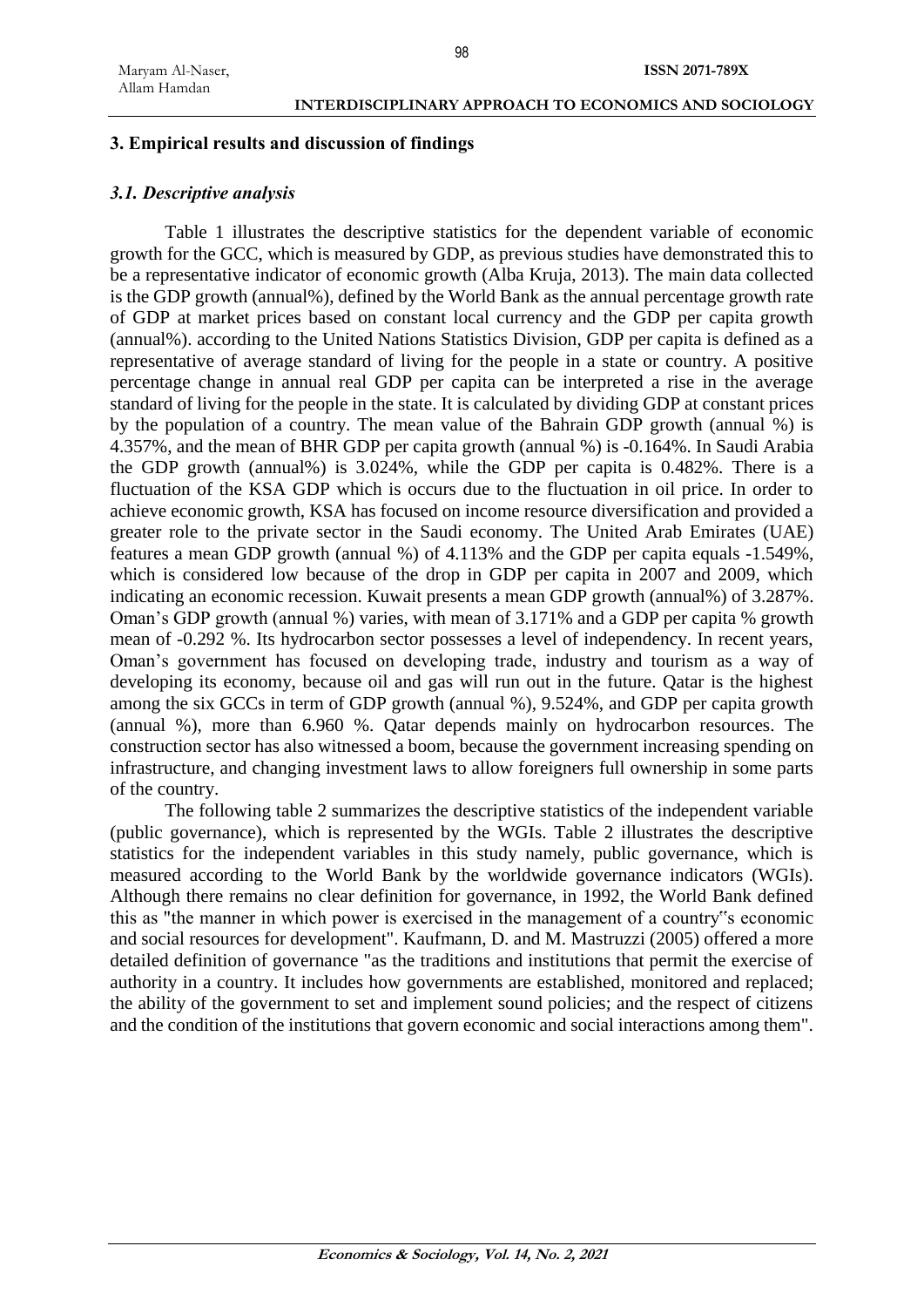| Country                     | GDP growth (annual%) | GDP per capita growth |
|-----------------------------|----------------------|-----------------------|
|                             |                      | $(annual\%)$          |
| <b>Bahrain</b>              | 4.357                | $-0.164$              |
| Saudi Arabia (KSA)          | 3.024                | 0.482                 |
| <b>United Arab Emirates</b> | 4.113                | $-1.549$              |
| Kuwait                      | 3.287                | $-0.801$              |
| Oman                        | 3.171                | $-0.292$              |
| Oatar                       | 9.524                | 6.960                 |

# Table 1. GDP in GCC 1996-2019

*Source*: The World Bank official website

|                             | Governance               |                             |                       |             |  |
|-----------------------------|--------------------------|-----------------------------|-----------------------|-------------|--|
| Country                     | Control of<br>Corruption | Government<br>Effectiveness | Regulatory<br>Quality | Rule of Law |  |
| Bahrain                     | 63.599                   | 68.586                      | 72.899                | 65.134      |  |
| Saudi Arabia (KSA)          | 56.856                   | 53.749                      | 53.269                | 57.087      |  |
| <b>United Arab Emirates</b> | 79.128                   | 81.766                      | 73.456                | 69.153      |  |
| Kuwait                      | 62.942                   | 55.625                      | 56.928                | 64.465      |  |
| Oman                        | 68.692                   | 64.312                      | 66.578                | 65.866      |  |

Qatar 77.236 73.324 67.051 70.699

## $T_{\rm P}$  Public  $T_{\rm C}$   $T_{\rm C}$   $T_{\rm C}$   $T_{\rm C}$   $T_{\rm C}$   $T_{\rm C}$   $T_{\rm C}$   $T_{\rm C}$   $T_{\rm C}$   $T_{\rm C}$   $T_{\rm C}$   $T_{\rm C}$   $T_{\rm C}$   $T_{\rm C}$   $T_{\rm C}$   $T_{\rm C}$   $T_{\rm C}$   $T_{\rm C}$   $T_{\rm C}$   $T_{\rm C}$   $T_{\rm C}$   $T_{\rm C}$   $T_{\rm C}$

*Source*: The World Bank official website

The statistics illustrate that the UAE features the highest governance rate at approximately 79%. Qatar presents the second highest rate at 72.48%. Bahrain possesses a 70% governance rate and Oman approximately 66%. Kuwait governance rate equals 56.58%, and in the last, the KSA demonstrates only 49.77%. Control of corruption (CC) can be defined as " the extent to which public power is exercised for private gain, including both petty and grand forms of corruption, and possession of the state by elites and private interests ". (Daniel Kaufmann Aart Kraay Massimo Mastruzzi,2010). The country that scored the highest rate is the UAE with 79.128%, followed by Qatar 77.236%, and Oman with 68.692%. Bahrain 63.599% and Kuwait 62.942%, and the lowest rate was scored by the KSA at 56.856%. One way to explain corruption is the extent of transparency and democracy within the countries. Table 2 demonstrates that the GCC adopted certain policies and procedures to improve their corruption- control indicator, by establishing the parliament responsible for setting laws, rules, and regulations, as well as a National Audit Office responsible ensuring that the governmental organizations comply with the laws, rules, and regulation that in the end preserve the public wealth. The second indicator is the Government Effectiveness (GE) which "captures perceptions of the quality of public services, the quality of the civil service and the extent to which it is independence from political pressures, the quality of policy formulation and implementation, and the credibility of the government's commitment to those policies ".The UAE presents the largest GE score which at more than 81%, then followed by Qatar with 73.324% and Bahrain with 68.586% after which is Oman with 64.312% and finally Kuwait scoring approximately 55.625%, and the KSA presenting roughly 53.749%. The GCC attempted to adopt certain policies to encourage government effectiveness, such as in 2008 when Bahrain and Qatar launched their 2030 economic vision. Similarly, in 2016 the KSA announced its 2030economic vision. In 2010, both Kuwait and the UAE launched their 2035 and 2021 visions, respectively. In 1995, Oman set its 2020 economic vision. In order to achieve the said vision, all the governmental organizations were asked to increase their effectiveness, which subsequently improve the citizen's standard of living.73.46 and a maximum value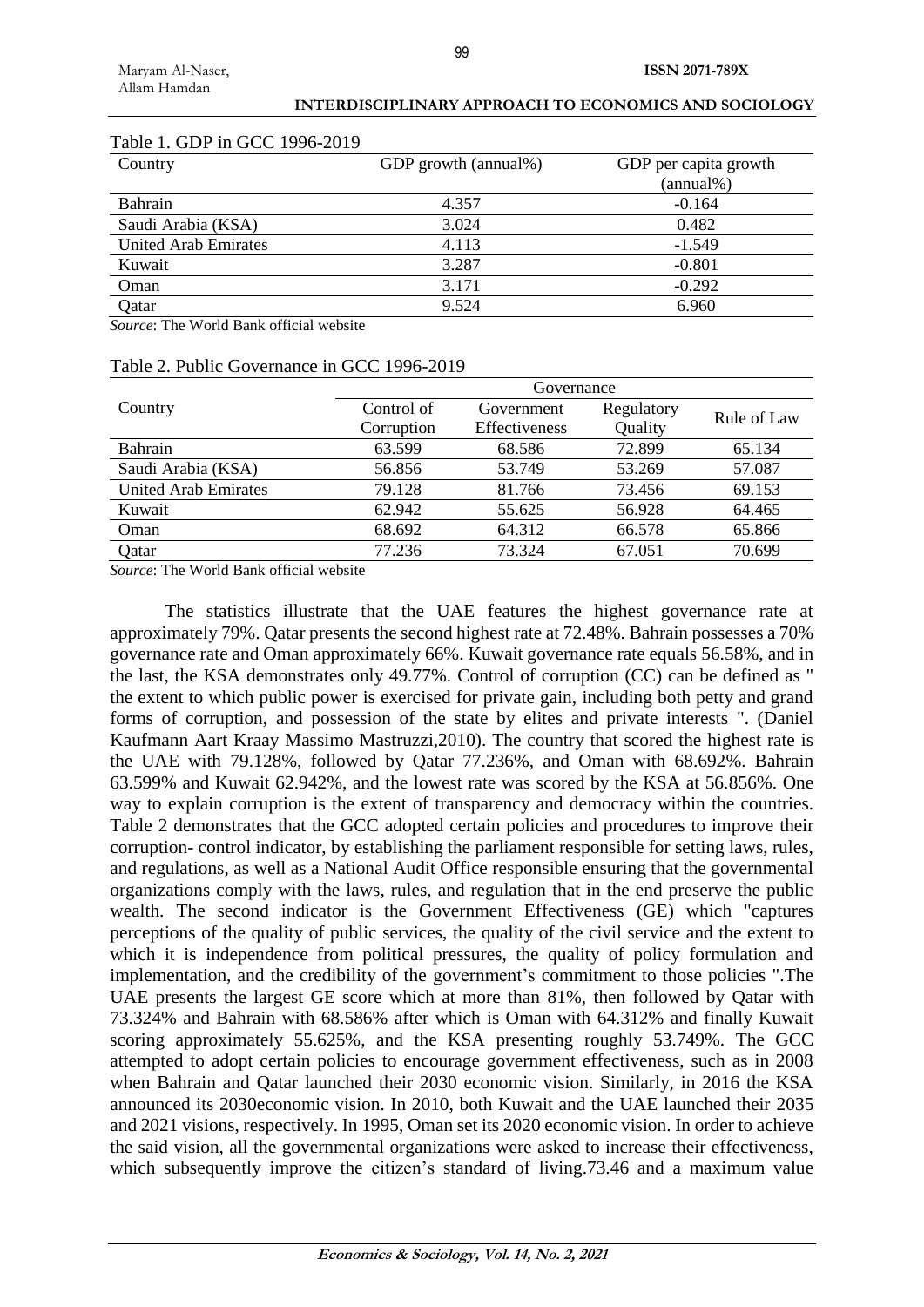|                  | 1 U U                                                 |
|------------------|-------------------------------------------------------|
| Maryam Al-Naser, | ISSN 2071-789X                                        |
| Allam Hamdan     |                                                       |
|                  | INTERDISCIPLINARY APPROACH TO ECONOMICS AND SOCIOLOGY |

greater than 78% because the Bahraini government facilities the procedure and requirements for trading and investment for citizens and foreigners. The UAE scored a high percentage as well, with a mean value of 73.456%. Oman and Qatar share an approximate percentage of 67%. Finally, at the end of the ranking Kuwait and the KSA scored around 53.269%.

Rule of law (RL)"captures perceptions of the extent to which agents have confidence in and comply with the rules of society, and particularly the quality of contract enforcement, property rights, the police, and the courts, as well as the likelihood of crime and violence. Qatar has the highest mean of RL at 70.699%, while the KSA has the lowest mean RL at 57.087%. The UAE scored more than 69.153%. Oman, Bahrain, and Kuwait scored around 65%.

### *3.2. Testing of the hypotheses*

The study data is considered panel data, as it collected for a time series (1996-2019) and it is cross-sectional (six countries). Hence, the multiple regression model/fixed- effect approach is used, with the GCC result illustrated in Table 3.

| ß        | t-test   | <i>p</i> -value |
|----------|----------|-----------------|
| 1.547    | 4.864    | 0.000           |
|          |          |                 |
| 0.605    | 0.115    | 0.354           |
| 1.475    | 2.885    | 0.021           |
| 1.987    | 3.214    | 0.010           |
| 0.888    | 1.045    | 0.214           |
|          |          |                 |
| 1.541    | 3.013    | 0.019           |
| $-0.779$ | $-0.705$ | 0.654           |
| 0.464    | 1.875    | 0.121           |
| 0.990    | 1.055    | 0.257           |
| 2.875    | 3.376    | 0.000           |
| 0.816    | 1.865    | 0.087           |
| 3.899    |          |                 |
| 0.000    |          |                 |
| 0.378    |          |                 |
| 0.150    |          |                 |
|          |          |                 |

Table 3. Regression results

*Source*: Authors' calculation

As mentioned previously in this study, the GCC shares common economic, social, and cultural characteristic among its countries. Moreover, the governor system (public administration) and public institutions are quite similar. Therefore, the statistical data of the GCC as whole was combined into one sample. As presented in Table 2, both the P-value for the constant 0.000 and the P-value (F-test) 0.000 were less than 0.05, which means that the study model is fit and acceptable. As such, the study hypotheses can be concluded and accepted. The R is 37.8%, representing the percentage of correlation between the dependent variable and the independent and control variables. The effect of the public governance variables (independent variables) and the control variables on the economic growth variables of the GCC (dependent variable), R-squared equals 15%, presenting the degree of changes in the dependent variable caused by the independent and control variables. The study hypotheses are tested according to each WGI"s impact on the GDP and is studied as follows: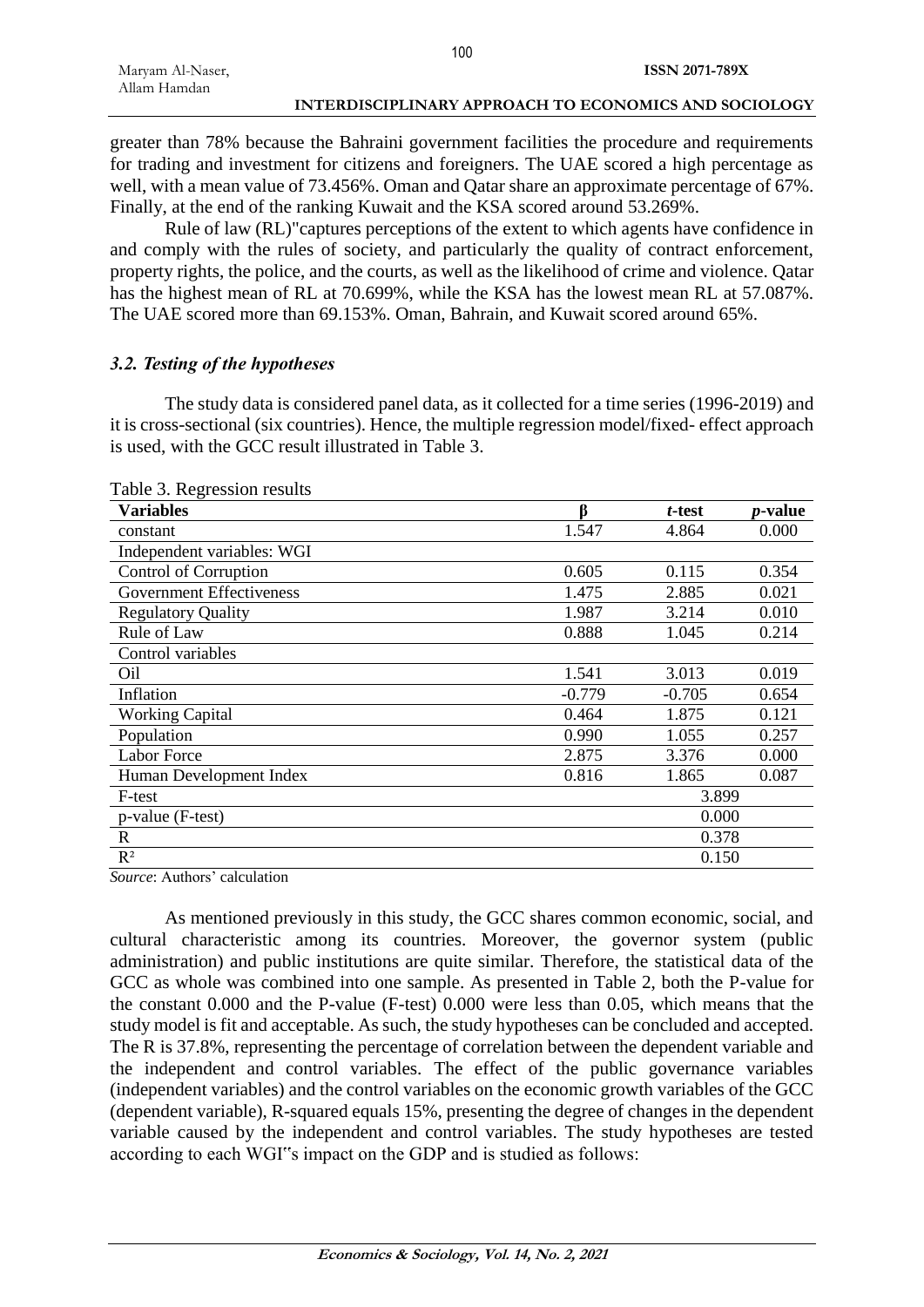### *Testing the first hypothesis: Control of Corruption Impact*

The first study hypothesis aims to test the impact of control of corruption which is considered a public governance indicator, on the GCC"s economic growth, measured by the GDP. The null form of this hypothesis is as follows:

*H01: There is no significant impact of control of corruption on the economic growth in the GCC.*

As shown in Table 3, the relationship between the control of corruption and economic growth is positive; however, this relationship is insignificant, as the *p*-value is greater than 5% (p-value 0.354>0.05). As a result, the alternative hypothesis would be rejected. This means that the control of corruption has no significant impact on the economic growth in the GCC. The probable reasons for the positive relationship between control of corruption and economic growth might be that the GCC countries are considered beginners in the public governance field and have only recently paid attention to the public governance concept. Some countries have taken positive steps towards implementing governance, such as Bahrain, where the public governance manual was adopted and issued in 2013 by Prime Minister HH. Shiakh Khalifa bin Salman AL-Khalifa. However, the real implementation among the public institutions occurred in 2016. Indeed, a number of GCC countries have established official oversight institutions to combat corruption or malpractice at the national level, such as the Audit Court in the UAE, the National Anti-Corruption Committee in Saudi Arabia, the General Authority for Integrity (Nazaha) in Kuwait, and the National Audit Office in Bahrain, explaining the insignificant impact of control of corruption on economic growth in the GCC.The concluded result is consistent with Beverlee B. Anderson, (2015), which investigated the relationships of different types of corruption "irregular payments and bribes, organized crime, the diversion of public funds, and favouritism in decisions of government officials " and selected economic measures (GDP, GDP Growth, FDI, and Capital formation among others) that appear to contribute to a country"s sustainable economic development for 179 countries. This study found no statistically significant relationships between GDP growth and any of the selected dimensions of corruption. Another study conducted by YapatakeKossele Thales Pacific, Abeid Ahmed Ramadhan &NgabaMbai-Akem Gabriella Magalie ,(2017), examined the impact of control of corruption on economic growth of Botswana and finding that control of corruption is not significant, but has a positive relationship with economic growth. Another study conducted by (Tomola M. Obamuyi and Saheed O. Olayiwola, 2019) to find out the impact of corruption on economic growth in India and Nigeria determined that corruption impeded growth in both India and Nigeria and negatively affects growth through investment in human capital. Furthermore, one finding in that study supports a result of this current study, namely that corruption positively affects economic growth when the measures of human capital, political instability and capital formation are included interchangeably and combined together in the estimation of growth for India.

#### *Testing the second hypothesis: Government Effectiveness Impact*

The second study hypothesis concerns how government effectiveness considered a public governance indicator affects the GCC"s economic growth measured by the GDP. The null form of this hypothesis is expressed as follows:

*H02: There is no significant impact of government effectiveness on the economic growth in the GCC.*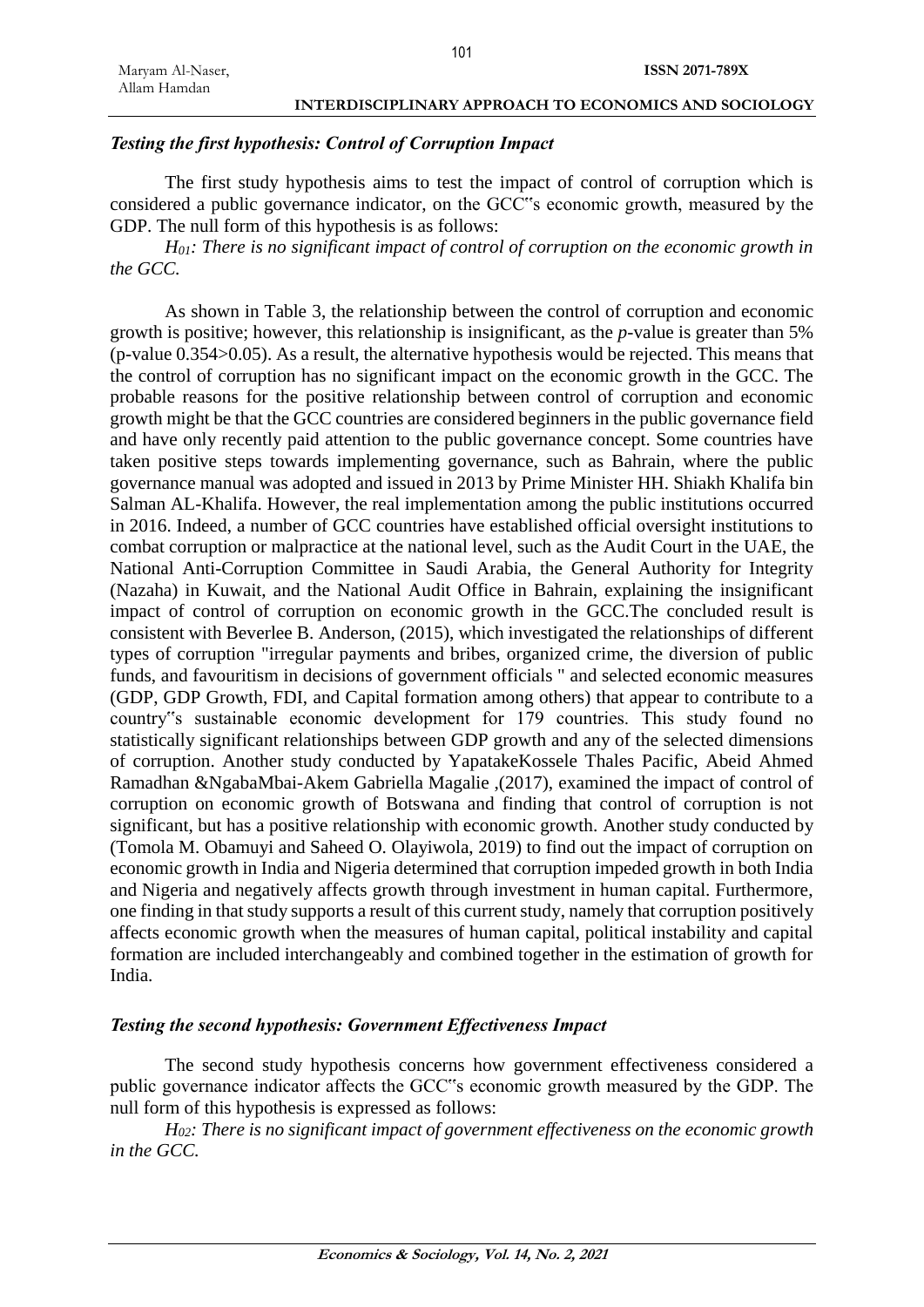The statistical results in Table 3 show that government effectiveness has positive significant impact in the GCC"s economic growth with a p-value of 0.021 which is less than  $5\%$  (p-value  $0.021 \le 0.05$ ). There for, the alternative hypothesis is accepted, and the null hypothesis rejected, meaning government effectiveness significantly influences economic growth. The GCC countries have taken some steps towards implementing effective government. One reason for the positive significant impact on government effectiveness might be their economic vision. Each country represented in the government has established an economic vision and is working towards achieving that vision by incorporating public institutions. Furthermore, each single public institution has established their own strategy and objectives in order to achieve that economic vision. Moreover, the establishment of the parliament council has increased government effectiveness in those countries. Another reason could be the simplicity and flexibility of the procedure facilitating for foreign investment in the GCC countries, thus resulting in economic growth.

# *Testing the third hypothesis: Regulatory Quality Impact*

The third study hypothesis aims to test the impact of regulatory quality considered as public governance indicator, on the GCC"s economic growth measured by the GDP. The null form of this hypothesis is as follows:

*H03: There is no significant impact of regulatory quality on the economic growth in the GCC.*

Table 3 illustrates that the regulatory quality t-test is positive and the *p*-value of is 0.010  $(p-value 0.010<0.05)$ , which remains less than 0.05. Therefore, regulatory quality exerts positive, significant impact on economic growth in the GCC. Thus, the alternative hypothesis is accepted and the null hypothesis rejected. This result is probably due to the continuous efforts by the countries" governments to develop and implement policies, rules and procedures to achieve economic growth. Several governmental reforms have been conducted to aid the development of the private sector, and thereby, foster economic growth. Another study conducted by Itumeleng Pleasure Mongale and Tshepo Shumani Masipa, (2019) concluded that regulatory quality possesses a positive relationship with economic growth in South Africa, which is consistent with our result. Furthermore, still more research (Ioana BELEIU, Zenovia Cristiana POP, Diana Larisa ȚÂMPU, 2015) found a positive correlation of medium intensity between regulatory quality and GDP in Romania.Afolabi, Joseph Olarewaju, (2019) determined that regulatory quality was indirectly related to short-run development in West Africa countries. However, in the long run regulatory quality directly related to development in West African countries with the largest impact among the six WGIs.

# *Testing the fourth hypothesis: Rule of Law Impact*

The fourth study hypothesis concerns how rule of law, considered a public governance indicator, affects the GCC"s economic growth, measured by the GDP. The null form of this hypothesis is expressed as follows:

*H04: There is no significant impact of rule of law on the economic growth in the GCC.*

In Table 3, the statistical results demonstrate a positive relationship between the rule of law and economic growth. However, this relationship is not significant, as the *p*-value is greater than 5% (p-value 0.214>0.05), which means that there is no significant impact of rule of law on economic growth in the GCC. The UAE has surpassed world-wide law-makers in countries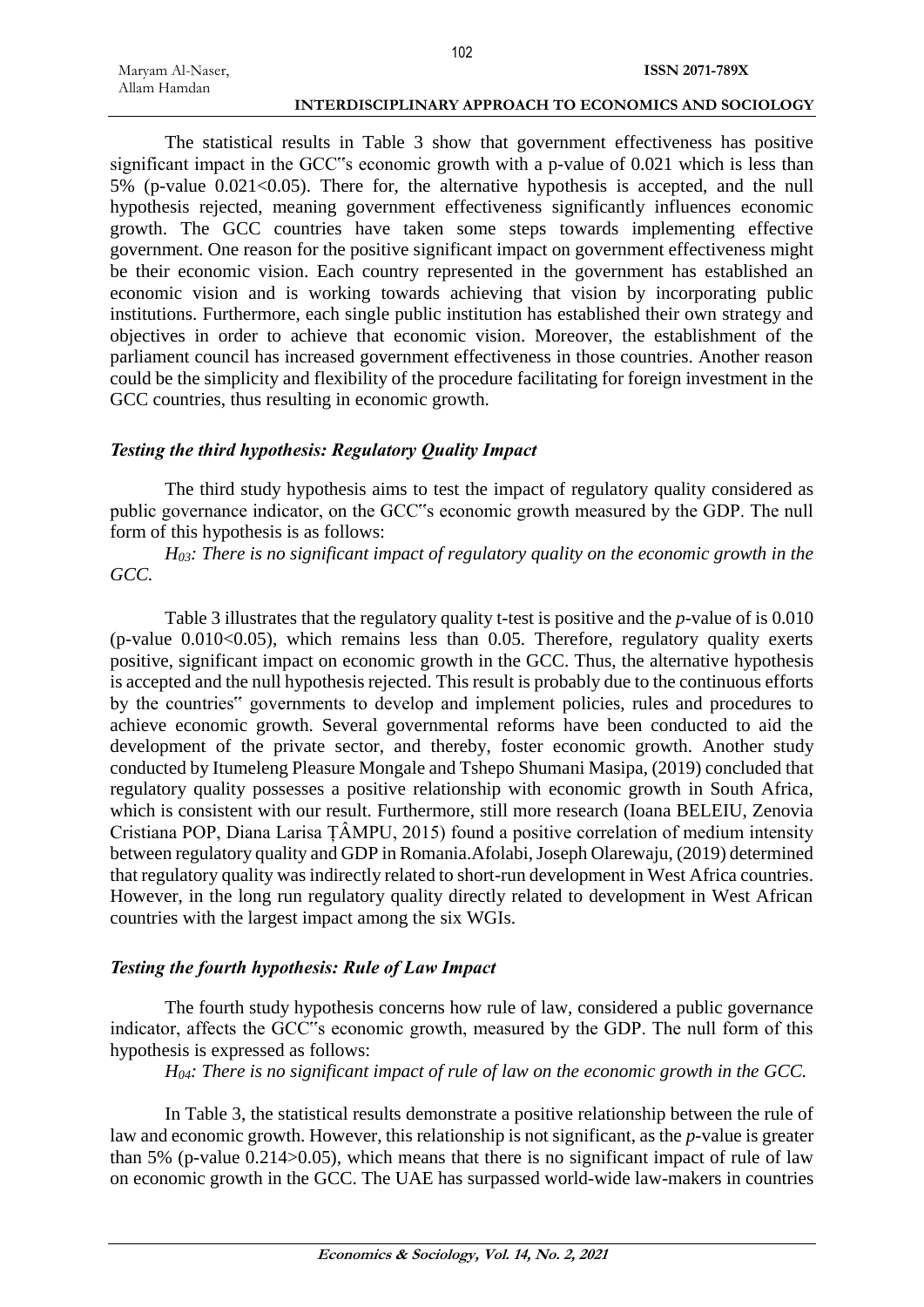such as Italy, Greece, and others. Thus, a universal certificate has been granted because of the high level of rule of law, achieved only by the availability of specific criteria such as the absence of corruption, open government, the guarantee of fundamental rights, the implementation of internationally recognized regulations, and the achievement of civil and criminal justice. Bahrain's constitution, released in 2002, and Qatar's constitution released in 2004, both emphasize the importance of rule of law and include a reform program. Oman, on the other hand established an effective, humane, and efficient criminal justice system positively influences on sustainable economic and social development. These offer examples of applying the rule of law in the GCC in order to achieve continuous development. However, the awareness of rule of law in the GCC was considered in the beginning, and that might be the reason for the insignificant impact on economic growth. A previous study (Ioana BELEIU, Zenovia Cristiana POP, Diana Larisa ȚÂMPU, 2015) identified a positive correlation of medium intensity between rule of law and economic growth in Romania. Confidence in laws, rules of society, and public institutions determines the increase in GDP. Furthermore, other researchers (Itumeleng Pleasure Mongale and Tshepo Shumani Masipa, 2019) concluded that regulatory quality possesses a positive relationship with economic growth in West African countries. In contrast, another study conducted by Syed Sohaib Zuhair and Mukaram Ali Khan, (2014) found a negative relationship between rule of law and economic growth in Pakistan.

#### **Conclusion, recommendations, limitation and implementation**

#### **Conclusion**

The main objective of this study was to examine the impact of the public governance on the economic growth in the GCC. As the GCC economy depends heavily on oil and lacks economic diversifications, the government's role and the formulation and implementation of sound policies are crucial for maintaining sustainable economic growth. Using the growth theory and model to investigate the role and size of government in long-term economic growth indicated that long- term economic growth could be positively or negatively affected by government policy. Four indicators of WGIs were selected to examine their impact on GCC economic growth. Numerous studies have examined the impact of public governance on economic growth (e.g. Burgess, M.,1992; Syed Sohaib Zubair and Mukaram Ali Khan,2014; Kaufmann, D. Kraay, A. &Mastruzz, M., 2009; Rehmat Ullan Awan, Tahseen Akhtar, Shazia Rahim, Falak Sher and Ahmed RAZAaza Cheema,2018; Alexander Maune, 2017; Itumeleng Pleasure Mongale and Tshepo Shumani Masipa, 2019; Afolabi, Joseph Olarewaju,2019). These studies have demonstrated varying amounts of consensus and contradiction in their findings depending on their scope and sample.The study sample consists of all six GCC countries: Bahrain, Saudi Arabia, United Arab emirates, Kuwait, Oman, and Qatar.Cross-sectional data was collected for numerous variables in this study by accessing various websites, such as the World Bank official website, and it covers 24 years from 1996 to 2019 (panel data).A multiple regression model/ fixed effect approach was employed to examine the relationship and significance of the independent variables of selected public governance indicators for GCC economic growth , along with the selected control variables. After conducting various validity data tests and accepting the study model, the findings can be summarized as follow:

Control of corruption was found to exert a positive, but not statistically significant impact on the GCC countries" economic growth. This is likely because GCC countries have recently paid attention to the public governance concept. Some countries have also taken positive steps towards implementing governance, such as adopting and implementing the public governance manual. Furthermore, GCC countries have established official oversight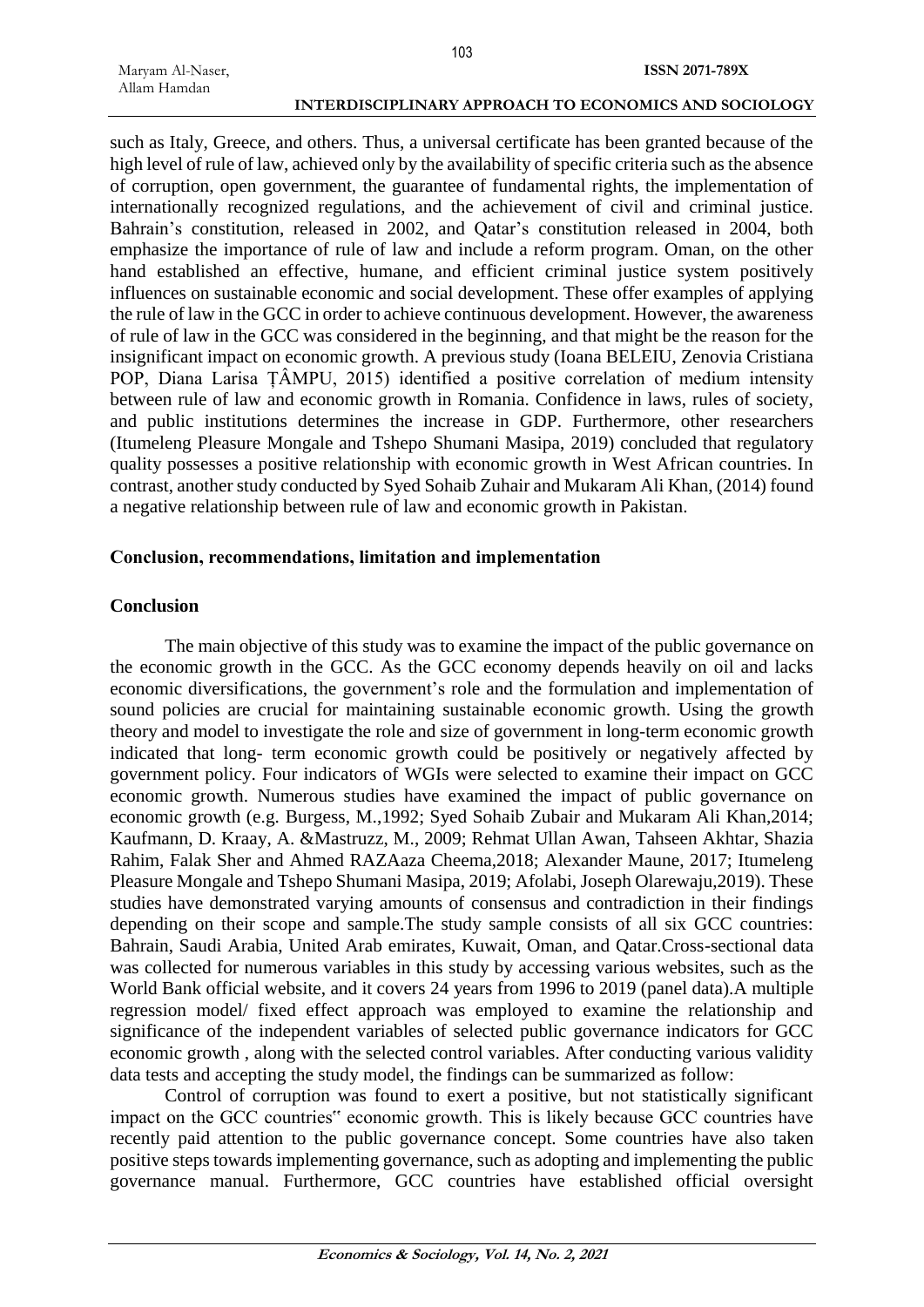institutions to combat corruption or malpractice at the national level. Government effectiveness was found to have a positive, statistically significant impact on economic growth in the GCC. These countries feature highly effective governments continuously engaging in developing and implementing sound policies that significantly affect economic development and growth. Regulatory quality was found to have a positive and statistically significant impact on economic growth in the GCC. Numerous rules, regulations, and flexible requirement have been developed by GCC governments to facilitate engagement in entrepreneurship and the private sectors as well as encourage investment, and therefore, the private sectors will grow, as will the country's economy. Rule of law was found to have a positive, but statistically not significant impact on economic growth in the GCC. GCC countries feature a relatively high level of rule of law, achieved through the availability of specific criteria, such as open government, the guarantee of fundamental rights, implementation of internationally recognized regulations, and the achievement of civil and criminal justice. In this study, however, was not considered significant for economic growth.

#### **Recommendations**

Based on the study results, the government represented by the public institutions should attend more to the following public governance indicators: Control of corruption was found to exert an insignificant, positive impact on economic growth. However, policy makers and top managements in the public sectors should ensure the implementation of the deterrent laws upon those engaged in a corruption case or fraud in order to eliminate or minimize corruption, which would increase the significance of control of corruption indictors on economic growth.

Policy makers and top managements must regularly review the laws, rules, regulations, and policies to ensure justice and peace for citizens and to protect property rights in order for rule of law indicators t achieve significant positive impact on economic growth. Policy makers and top managements should increase the employees" awareness about public governance and its importance to the economic growth. Moreover, GCC countries should find and adopt ways for income resources diversification to avoid the highly dependent on oil in achieving economic growth.

#### **Study limitations and future studies**

Despite having taken all precautions, such as testing the validity of data and the fitness of the model, the results still could be misleading, as economic financial crises occurred within the study time frame of 1996-2019. Because of the size of the observation for each country, the data analysis could not be conducted for each country independently. Furthermore, this study only examines the impact of four governance indicators, with two indicators having been excluded from the study. Furthermore, the study has been conducted on the GCC countries, for that reason the findings of this study cannot be generalized to other countries or communities.

Future studies are suggested to examine the impact of the public governance and economic growth in the GCC. This study did not examine the impact of two worldwide governance indicators: political stability and voice and accountabilities indicators on the economic growth of the GCC countries and as a result, future studies could examine the impact of those variables on the GCC countries" economic growth. Another study might explore how crises affect the economic growth in GCC countries. Furthermore, future studies could be conducted in the same field to examine the impact of the public governance on the economic development, using different measure such as the Gross National Product per capita. Due to the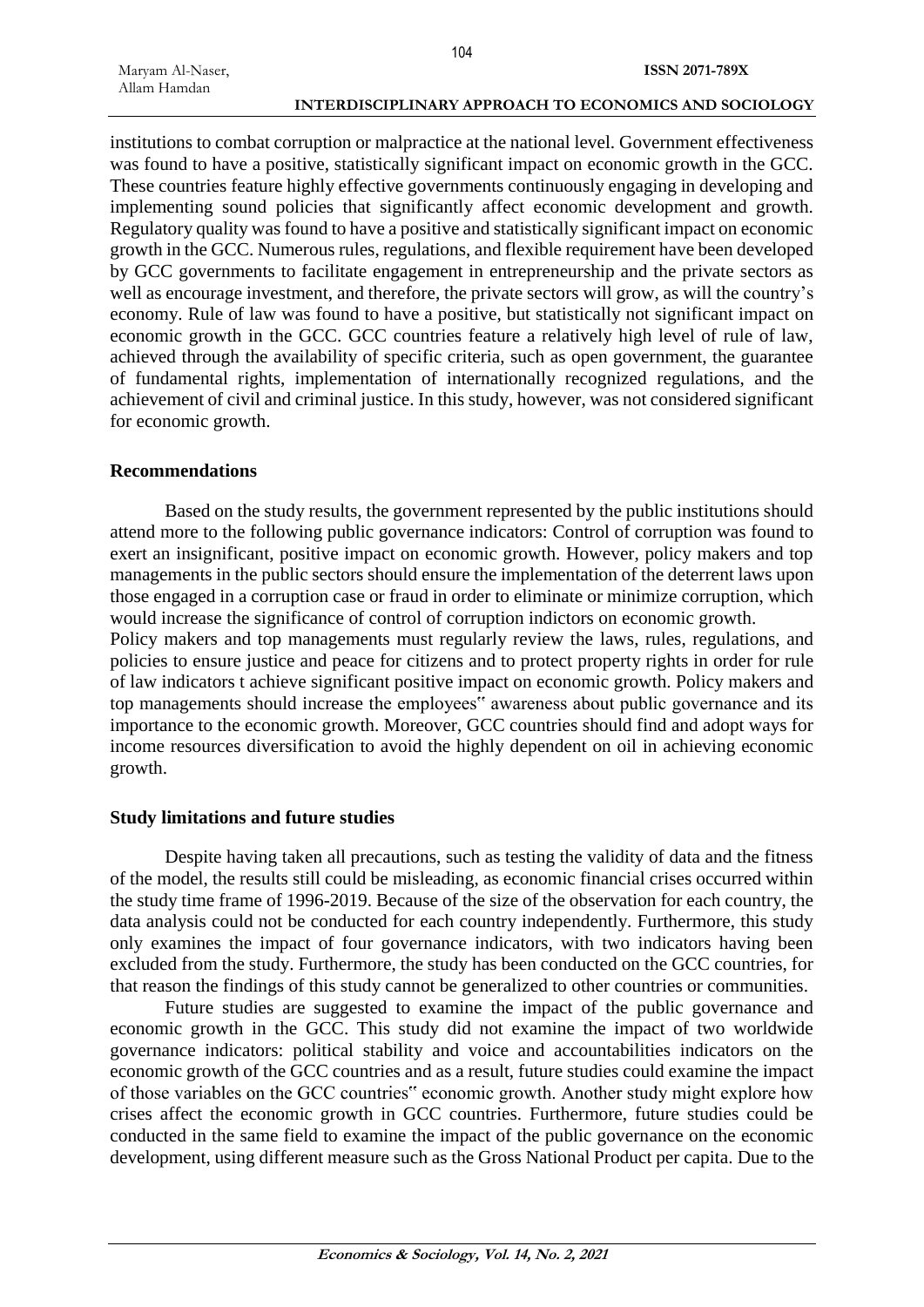| Maryam Al-Naser, |  |
|------------------|--|
| Allam Hamdan     |  |

size of observations, the study could not examine the impact and relationship between the variables for each GCC country. Thereby, future studies might investigate this.

105

Finally, this study could be conducted for all Arab world countries, as they possess the same economical nature, which depends heavily on petroleum and natural gas.

### **Study implementation**

Public governance is considered a new concept in the GCC. These countries have made tremendous efforts in the process of devising reforms, facing corruption, continuously reviewing policies, and encouraging engagement in private sectors and entrepreneurship. However, the results of this study would benefit the policy makers, decision makers, and top managements in reviewing their policies and decisions in order to retain those indicators achieving good results and attend more to those factors achieving less satisfactory results in order to improve the economic growth in the GCC.

### **Acknowledgement**

The authors wish to dedicate this work to Professor Abdulla Al Hawaj the Founding President of Ahlia University and the President Professor Mansoor Alaali for their indefinite and continuous support of academic research.

## **References**

- Afolabi, J. O. (2019). The Impact of Governance on Economic Development in West Africa: A system GMM dynamic panel approach. *Acta Universitatis Danubius*. Œconomica, 15(3), 217-231.
- Akpan, G. E., & Effiong, E. L. (2012). Governance and development performance: a crosscountry analysis of Sub-Saharan Africa. *Journal of Economics and Sustainable Development*, 3(14), 54-65.
- Al Hawaj, A.Y., & Buallay, A.M. (2021). A worldwide sectorial analysis of sustainability reporting and its impact on firm performance*, Journal of Sustainable Finance & Investment*, 11(3), 45-75. DOI: 10.1080/20430795.2021.1903792
- Al kurdi, O. (2021). A Critical Comparative Review of Emergency and Disaster Management in the Arab World*. Journal of Business and Socio-economic Development*, 1(1), 25-36. https://doi.org/10.1108/JBSED-02-2021-0021
- Al Romaihi, N. (2021). The Relationship between IT Governance and firm Performance: A Review of the Literature. *TechManagement and Innovation Journal*, 1(1), 76-96.
- Al Sahaf, M. and Al Tahoo, L. (2021). Examining the Key Success Factors for Startups in the Kingdom of Bahrain, *International Journal of Business Ethics and Governance*, 4(2), pp. 9-49. doi: 10.51325/ijbeg.v4i2.65.
- Alareeni, B.A., & Hamdan, A. (2020). ESG impact on performance of US S&P 500-listed firms. *Corporate Governance (Bingley)*, 20(7), 1409–1428.
- Alasfoor, R. (2007). The Gulf Cooperation Council: its nature and achievements (Doctoral dissertation, Lund University).
- Alazemi, M. & Al Omari, A. M. (2020). The Application Level of Institutional Governance in Islamic Institutions and Banks in Kuwait, *International Journal of Business Ethics and Governance*, 3(3), 85-101. doi: 10.51325/ijbeg.v3i3.58.
- Alnoaimi, F., & Mazzuchi, T. (2021). Risk Management Application in an Oil and Gas Company for Projects. *TechManagement and Innovation Journal*, 1(1), 26-45.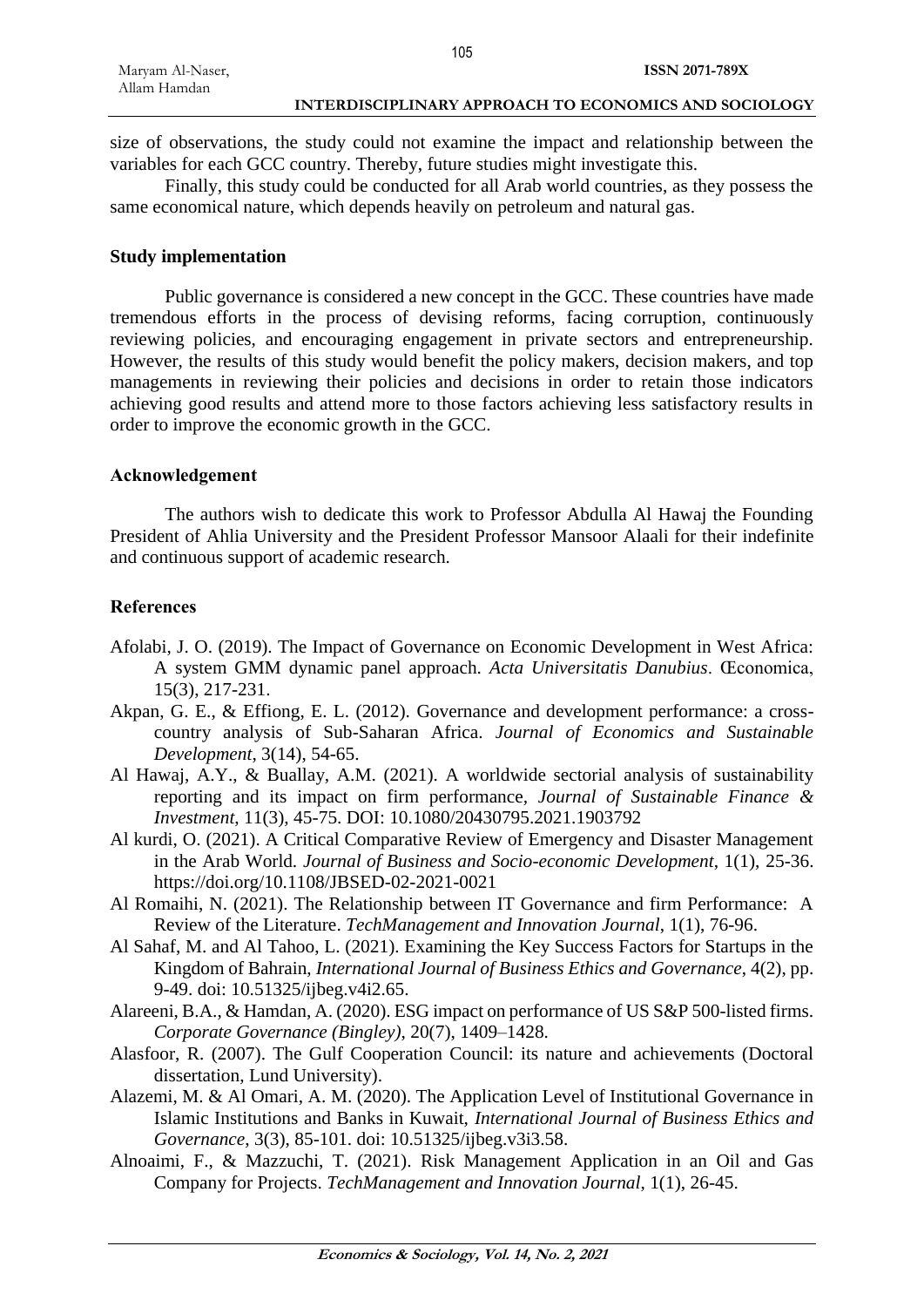- Alqooti, A. A. (2020). Public Governance in the Public Sector: Literature review, International *Journal of Business Ethics and Governance*, 3(3), pp. 14-25. doi: 10.51325/ijbeg.v3i3.47.
- Alremaidhi, Y., Hasan Saleh, A. O. & Abdullah Othman, A. H. (2020). Assessing the Relationship between the Economic Feasibility Study and the Guarantees Provided by Small and Medium Enterprises with the Financing Decisions in Kuwait, *International Journal of Business Ethics and Governance*, 3(2), 33-50.
- Aminova, M. & Marchi, E. (2021). The Role of Innovation on Start-Up Failure vs. Its Success, *International Journal of Business Ethics and Governance*, 4(1), 41-72. doi: 10.51325/ijbeg.v4i1.60.
- Aminova, M., Mareef, S. & Machado, C. (2020). Entrepreneurship Ecosystem in Arab World: the status quo, impediments and the ways forward, *International Journal of Business Ethics and Governance*, 3(3), 1-13. doi: 10.51325/ijbeg.v3i3.37.
- Anas Ali Al-Qudah, Manaf Al-Okaily & Hamza Alqudah (2021). The relationship between social entrepreneurship and sustainable development from economic growth perspective: 15 'RCEP' countries, *Journal of Sustainable Finance & Investment*, 11(3), 16-32 DOI: 10.1080/20430795.2021.1880219
- Anders, G. (2009). In the shadow of good governance: an ethnography of civil service reform in Africa. Brill.
- Anderson, B. B. (2015). Corrupting activities and economic development. *World Journal of Entrepreneurship, Management and Sustainable Development*, 11(1), 64-70.
- Awad, A. W., Awwad, B. S., & Sharabati, A. A. A. (2021). Evaluating Mergers as a Tool to Strengthen and Modernize the Palestinian Banking System: An Analytical Study of Palestinian Local Banks 2010-2017. In Innovative Strategies for Implementing FinTech in Banking (pp. 201-221). IGI Global.
- Awad, I., Al-Jerashi, G., & Alabaddi, Z. (2021). Determinants of private investment in Palestine: Time series analysis. *Journal of Business and Socio-economic Development*, 1(1), 58-70. https://doi.org/10.1108/JBSED-04-2021-0038
- Awwad, B. (2018). Market Power and Performance: an Islamic banking perspective. *Corporate Ownership & Control*, 15(3), 163-171.
- Awwad, B. & Zidan, J. (2021). The Role of the Clearance Crisis on Public Expenditure and Budget Deficit in Palestine, *International Journal of Business Ethics and Governance*, 4(1), 1-40. doi: 10.51325/ijbeg.v4i1.59.
- Awwad, B. S. A., & Hamdan, A. M. M. (2018). Gulf cooperation council energy sectors governance and dividend policy*. International Journal of Economics and Financial Issues*, 8(4), 163.
- Awwad, B. S. A., & Salem, A. Z. A. (2019). The Role of Financial Analysis in Assessing the Prices of Shares of Jordanian Industrial Joint Stock Companies Listed on the Amman Stock Exchange*. International Journal of Economics and Finance*, 11(6), 120-120.
- Barratt N (1989). The co-operative model as an instrument in the community economic development process. Institute of Social and Economic Research, Working Paper No. 41, Rhodes University, Grahams town
- Bauer, P.T. (1972). Dissent on Development, London: Widen field and Nicholson. *Economic and Social Review*, 3(4), 625-649.
- Beleiu, I., Pop, Z. C., & Țâmpu, D. L. (2015). Effects of good governance on economic development–Case study on Romania. *Review of Economic Studies and Research Virgil Madgearu*, 8(1), 5-23.
- Bevan, D., Collier, P., & Gunning, J. (1999) The Political Economy of Poverty. Book: The political economy of poverty, equity and growth: Nigeria and Indonesia. 1999 pp.xiii + 464 pp. ref.11 pp.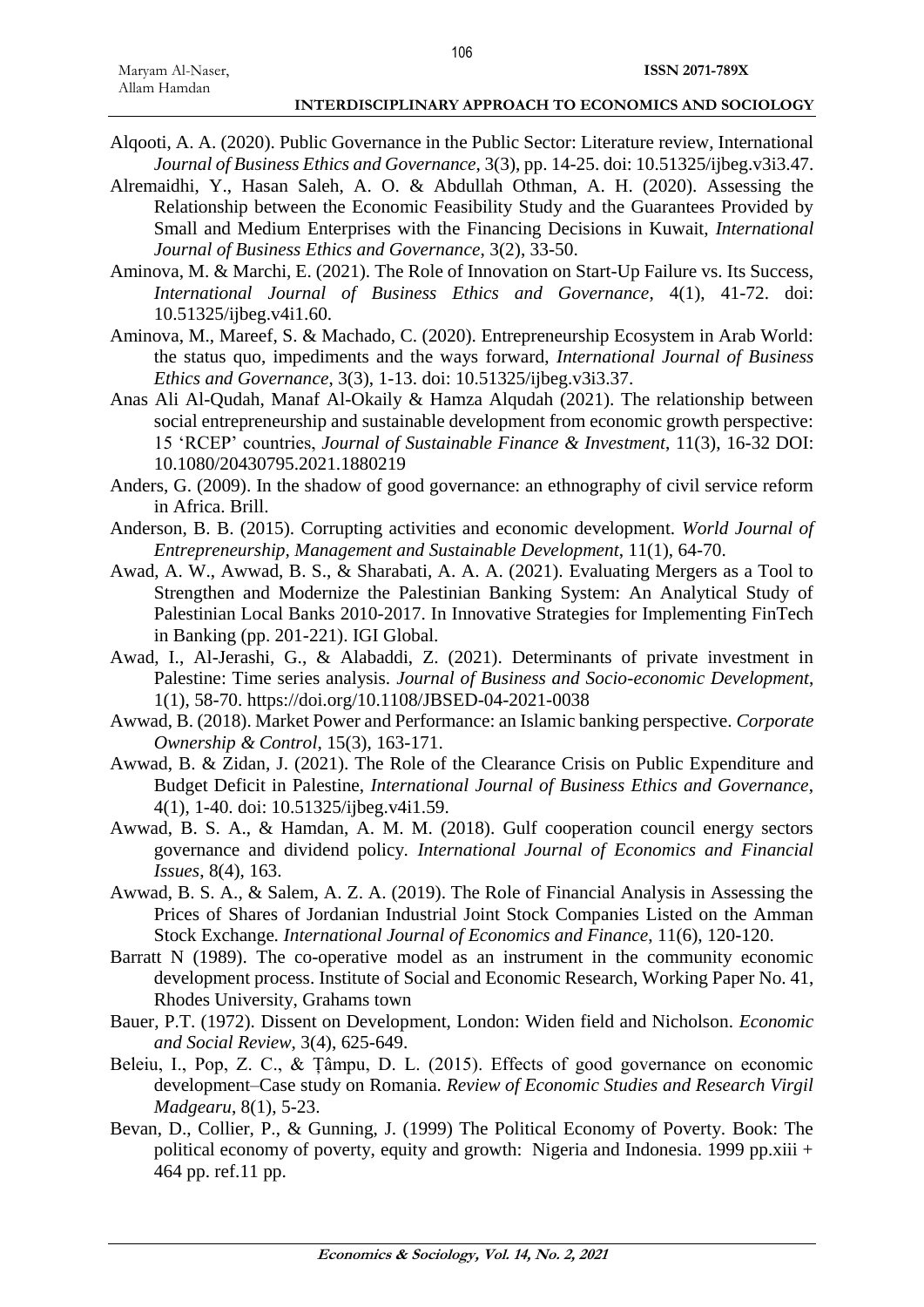- Brzáková, Kristýna, & Kraft, Jiří. (2017). Economic context of European subsidies and their impact on regional economic disparities on the example of the Czech republic https://dspace.tul.cz/handle/15240/20842Date: 2017-06-15
- Burgess, M. (1992). Dangers of environmental extremism: Analysis of debate over India's social forestry programme. Economic and Political Weekly, 2196-2199.
- Collier, P. (2007). The Bottom Billion: Why the Poorest Countries Are Failing and What Can Be Done About It. New York: Oxford University Press.
- Collier, P. & David, D. (2010). Aid Allocation and Poverty Reduction. Policy. AFDB ( African Development Bank) 1995 report, Abidjan.
- Court, J., Hyden, G., & Mease, K. (2012). Governance Performance: The Aggregate, World Governance Survey Discussion Paper No. 3, United Nations University.
- Daniel Kaufmann, Aart Kraay, & Massimo Mastruzzi. (2010). The Worldwide Governance Indicators: Methodology and Analytical Issues World Bank Policy Research Working Paper No. 5430
- Deemster David Doyle. (2014). Rule of law : the backbone of economic growth. The Oxford Union, part of the Small Countries Financial Management Programme.
- Denzin, N., & Lincoln, Y. (Eds). (2010). Handbook of qualitative research. Thousand Oaks, CA: Sage.
- Derbali, A. (2021). Determinants of the performance of Moroccan banks*. Journal of Business and Socio-economic Development*, 1(1), 60-72. https://doi.org/10.1108/JBSED-01-2021- 0003
- Digdowiseiso, K., & Sugiyanto, E. (2021). How Effective is Institutional Quality for the Creation of Small & Medium Enterprises (SMEs) in Indonesia?. *Economics & Sociology*, 14(1), 263-274.
- DullahMulok, RozileeAsid, Mori Kogid (Corresponding Author) and Jaratin Lily. (2011). *Interdisciplinary Journal of Research in Business*, 1(5), Issue. 5, 17-24.
- Elali, W. (2021). The Importance of Strategic Agility to Business Survival During Corona Crisis and Beyond, *International Journal of Business Ethics and Governance*, 4(2), 1-8. doi: 10.51325/ijbeg.v4i2.64.
- Elbardan, M., and Abd Elgawad, T. (2020). The Role of Empowering Leadership in Reducing Counterproductive Work Behaviors, The Mediating Role of Organizational Cynicism: An Empirical Study. *The Arab Journal of Administrative Sciences*, 27(2), 1-33.
- Ganguli, S. (2016). An economic analysis of sustainability of a potential GCC economic and monetary union during 2005-2014. *World Journal of Entrepreneurship, Management and Sustainable Development*, 12(3), 194-206.
- Gharaibeh, O. (2021). Calendar Anomalies in the GCC Equity Markets. *Jordan Journal of Business Administration*. 17(2), 161-176.
- Graham, J., Amos, B., & Plumptre, T. (2003). Principles for Good Governance in the 21st Century Policy Brief No. 15, Institute on Governance, Retrieved from www.iog.ca/publications/policy briefs.
- Green, W. H. (2008). Econometrics analysis, 5<sup>th</sup> ED., Upper Saddle River, New Jersey.
- Greene, W. H. (2015). Reconsidering Heterogeneity in Panel Data Estimators of the Stochastic Frontier Model. *Journal of Econometrics*, 126(2), p. 269-303.
- Hamdan, A. (2019). The Impact of Board Interlocking on Firm Performance. *The Arab Journal of Administrative Sciences,* 26(1), 1-22.
- Hamdan, A. (2020). The role of the audit committee in improving earnings quality: The case of industrial companies in GCC. *Journal of International Studies*,13(2), 127–138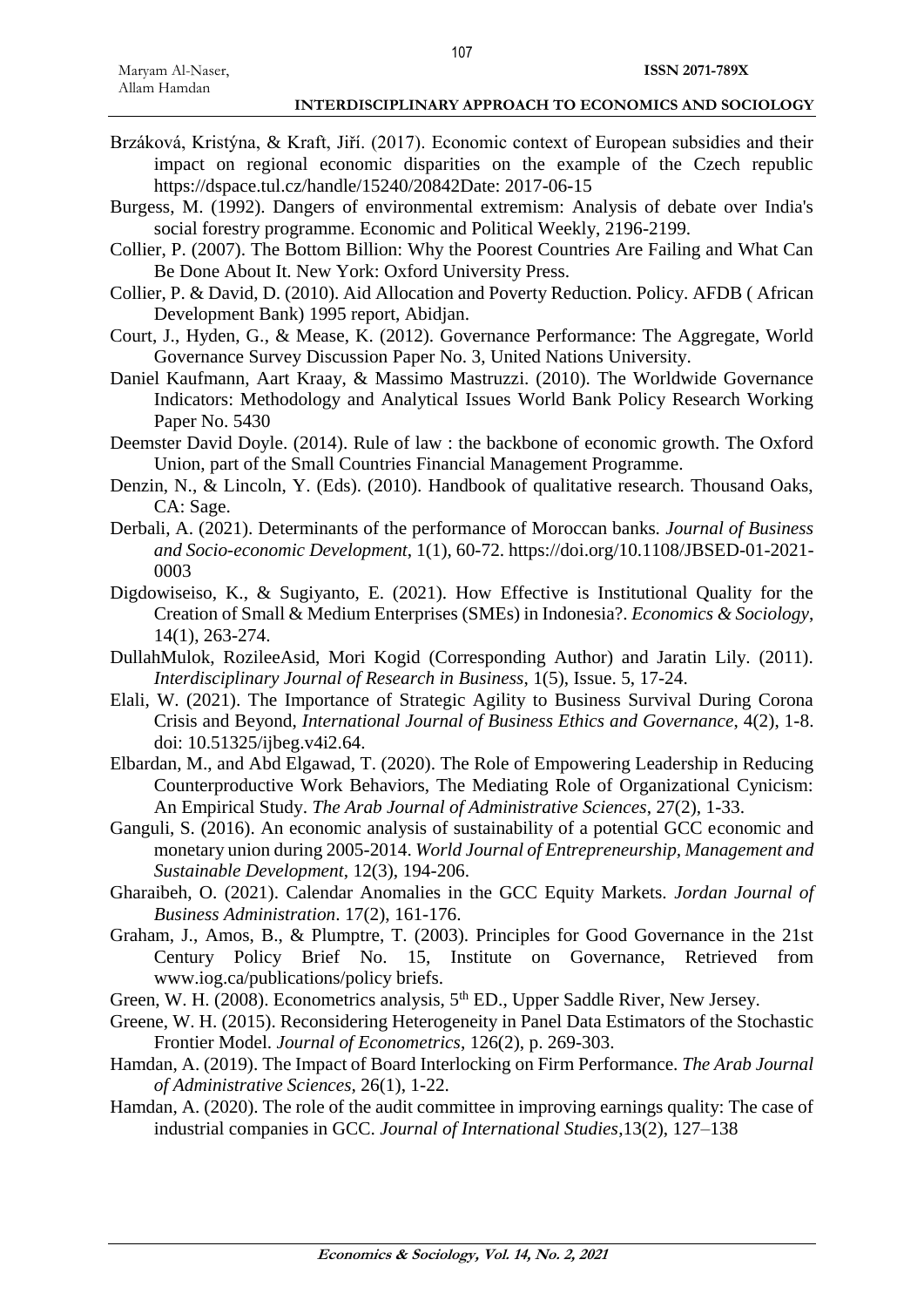Hamdan, A., & Hamdan, R. (2020b). The mediating role of oil returns in the relationship between investment in higher education and economic growth: The evidence from Saudi Arabia. *Economics and Sociology*, 13(1),116–131

108

- Hamdan, A.M., Khamis, R., Al Hawaj, A.A. & Barone, E. (2019). The mediation role of public governance in the relationship between entrepreneurship and economic growth", *International Journal of Managerial Finance*,16(3), 316-333.
- Hamdan, R.K., & Hamdan, A.M. (2020a). Liner and nonliner sectoral response of stock markets to oil price movements: The case of Saudi Arabia. *International Journal of Finance and Economics*, 25(3), 336–348
- Harraf, A., Ghura, H., Hamdan, A., Li, X. (2020). Formal institutions and the development of entrepreneurial activity – the contingent role of corruption in emerging economies. *Journal of Entrepreneurship and Public Policy*, 10(1), 15–37
- Hasan, M., and Hassan, A. (2021). The Impact of Team Management on the Organizational Performance in Bahrain Government Sector. *TechManagement and Innovation Journal*, 1(1), 1-25.
- Hirst, Paul.(2000). "Democracy and Governance" in Pierre, Jon (ed.), Debating Governance: Authority, Steering, and Democracy, Oxford University Press.
- https://scholarworks.gsu.edu/econ\_diss/13
- YapatakeKossele Thales Pacific, Abeid Ahmed Ramadhan &NgabaMbai-Akem Gabriella Magalie. (2017). Does Control of Corruption Accelerate Economic Growth in Botswana? *Global Journal of Human-Social Science: E Economics*, 17(6), 1-18.
- Islam, M. R., & McGillivray, M. (2020). Wealth inequality, governance and economic growth. *Economic Modelling*, 88(1), 1-13.
- Jamile, Y., and Diab, S. (2021). Does Quality of Governance Contribute to the Heterogeneity in Happiness Levels Across MENA Countries? *Journal of Business and Socio-economic Development*, 1(1), 58-70. https://doi.org/10.1108/JBSED-03-2021-0027
- Jassim, S., Al-Mubarak, M., Hamdan, A. (2020). The Impact of Green Supply Chain Management on Firm's Performance*. Journal of Information and Knowledge Management*, 2020, 19(1), 2040026
- Jhon Healy and Mark Robinson (1994). Democracy, Governance and Economic Policy. Sub-Saharan Africa in comparative perspective. Overseas Development Institute. *Journal of Development Economics*, 62(2), 477-493.
- Kagundu, P. (2006). The Quality of Governance, Composition of public Expenditures, and Economic Growth: An Empirical Analysis. Dissertation, Georgia State University.
- Kaufmann, D. Kraay, A. &Mastruzz, M. (2010). The Worldwide Governance Indicators: Methodology and Analytical Issues, World Bank Policy Research Working Paper. Washington, D.C.
- Kaufmann, D., Kraay, A., & Mastruzzi, M. (2009). Governance matters VIII: aggregate and individual governance indicators, 1996-2008. World bank policy research working paper, (4978).
- Kenneth W.Dam. (2006) The Law-Growth Nexus: The Rule of Law and Economic Development. Brooking Institution Press.
- Khadash, K., Washali, A. (2019). Board Diversity and Its Impact on Corporate Performance of Public Companies Listed in Amman Stock Exchange: The Case of Banks and Insurance Companies*. Jordan Journal of Business Administration*. 15(4), 467-487.
- Kraay, A., & Kaufmann, D. (2002). Growth without governance. The World Bank.
- Kruja, A. (2013). Sustainable economic development, a necessity of the 21st century. *Mediterranean Journal of Social Sciences*, 4(10), 75-93.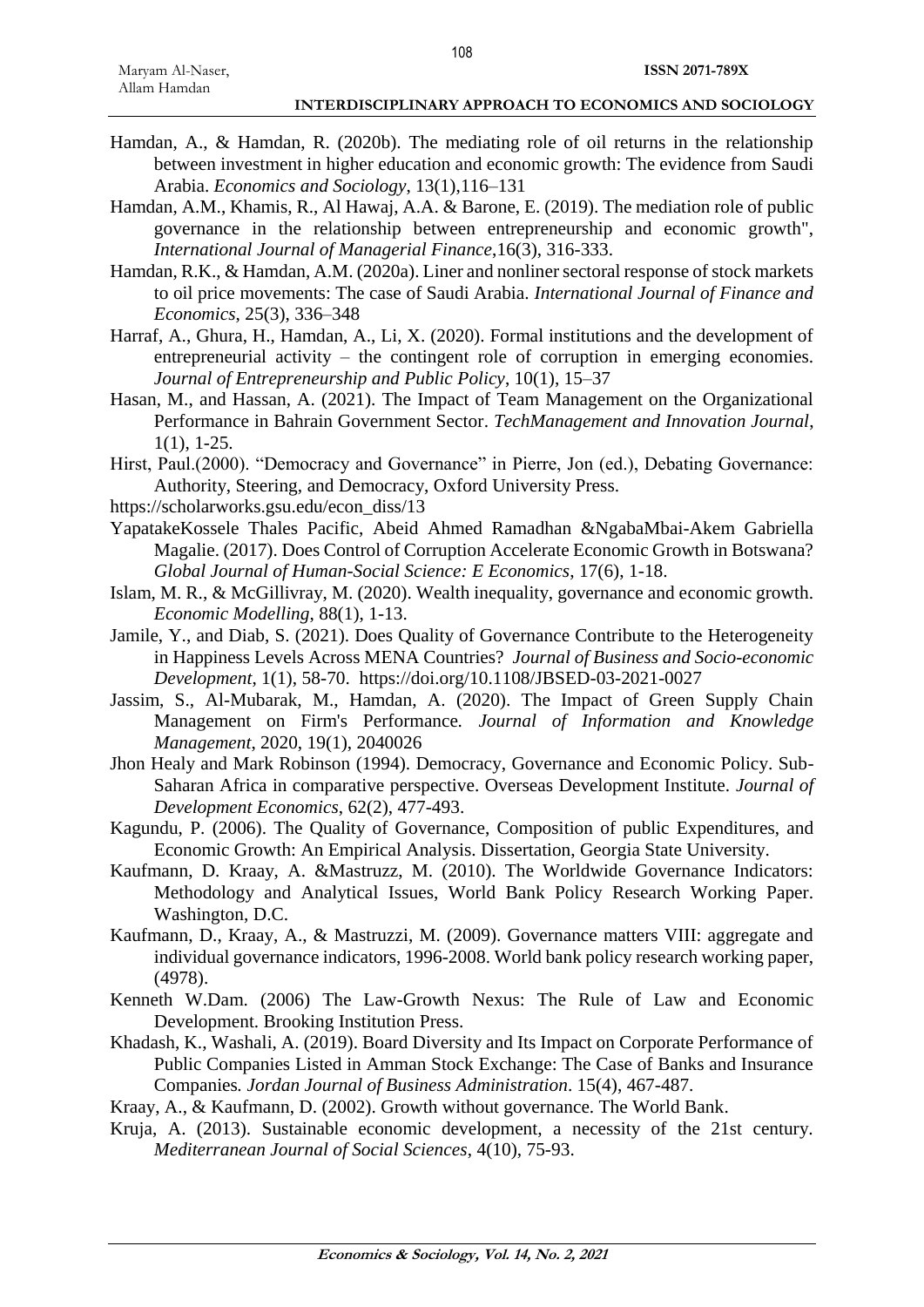- Mahran, H. Inflation in the GCC countries and the role of oil funds In economic stability (Arabic) (No. 0702). Arab Planning Institute-Kuwait, Information Center.
- Maki, P. L., (2004). Assessing for learning: Building a sustainable commitment across the institution Sterling, VA: Stylus.
- Maldonado, N. (2010). The World Bank"s Evolving Concept of Good Governance and It Impact on Human Right, University of Bonn, Germany.
- Malkawi, B. H. (2011). Legal architecture and design for Gulf Cooperation Council economic integration*. Journal for Juridical Science*, 36(2), 58-96.
- Maune, A. (2017). The strong influence of sound corporate governance on economic Growth: evidence from Zimbabwe*. Problems and Perspectives in Management*, 15(2 (c. 2)), 445- 455.
- Mauro, P. (1995). Corruption and growth. The quarterly journal of economics, 110(3), 681-712.
- Mokadem, W. and Muwafak, B. M. (2020). The Difference of the Theoretical Approach of Corporate Social Responsibility Between the European Union and United States of America, International Journal of Business Ethics and Governance, 3(1), 1-13. doi: 10.51325/ijbeg.v3i1.22.
- Mongale, I. P., & Masipa, T. S. (2019). Human capital development, regulatory quality and economic growth Nexus: Ardl approach. *Affrika*, 9(1), 271-291.
- Munshi, Surendra.(2004). Concern for Good Governance in Comparative Perspective", in Munshi, Surendra and Biju Paul Abraham (eds.), Good Governance, Democratic Societies and Globalization, New Delhi, Sage Publications.
- Nohade Nasrallah, & R. El Khoury (2021) Is corporate governance a good predictor of SMEs financial performance? Evidence from developing countries (the case of Lebanon), *Journal of Sustainable Finance & Investment*, 11(3), 1-15 DOI: 10.1080/20430795.2021.1874213
- Obamuyi, T. M., & Olayiwola, S. O. (2019). Corruption and economic growth in India and Nigeria. *Journal of Economics & Management*, 35(1), 80-105.
- Olaoye, I. J., Ayinde, O. E., Ajewole, O. O., & Adebisi, L. O. (2020). The role of research and development (R&D) expenditure and governance on economic growth in selected African countries. *African Journal of Science, Technology, Innovation and Development*, 5(2), 1- 8.
- Palekhova, V. A. (2021). Why does Ukrainian Economy Grow So Slowly?. *Economics & Sociology*, 14(1), 28-45.
- Rababah, F., & Abuqauod, G. (2020). The Impact of Implementing Business Portfolio Analysis on Competitive Advantage of Firms: Analytical Study of Top Management Opinions of Jordanian Insurance Companies. *Jordan Journal of Business Administration*. 16(4), 768- 789.
- Rahim, K. (2021). Assessment of Implementation of Key Performance Indicators (KPIS) in Driving the Manufacturing Industry in Bahrain. *TechManagement and Innovation Journal*, 1(1), 46-62.
- Ram, R., & H. Zhang. (2002). Foreign Direct Investment and Economic Growth: Evidence from Cross-Country Data for the 1990s, *Economic Development and Cultural Change*, 51, 205–215.
- Ramaano, A. (2021). Potential of Eco-Tourism as A Mechanism to Buoy Community Livelihoods: The Case of Musina Municipality, Limpopo, South Africa. Journal of Business and Socio-economic Development, 1(1), 37-40. https://doi.org/10.1108/JBSED-02-2021-0020